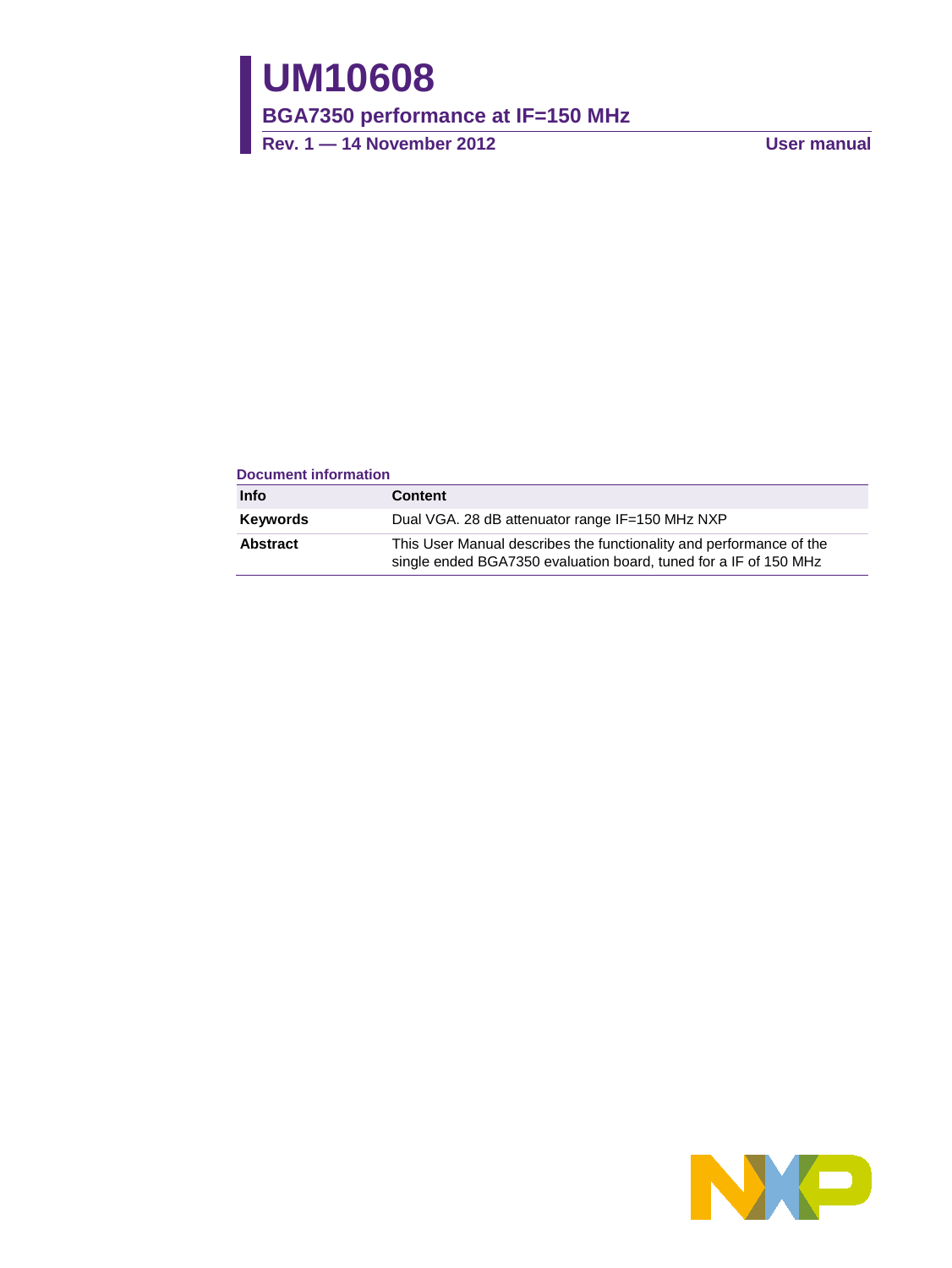**Revision history**

| Rev | <b>Date</b> | <b>Description</b> |
|-----|-------------|--------------------|
|     | 20121       | --<br>ıtı∩r        |

### **Contact information**

For more information, please visit: [http://www.nxp.com](http://www.nxp.com/)

For sales office addresses, please send an email to: [salesaddresses@nxp.com](mailto:salesaddresses@nxp.com)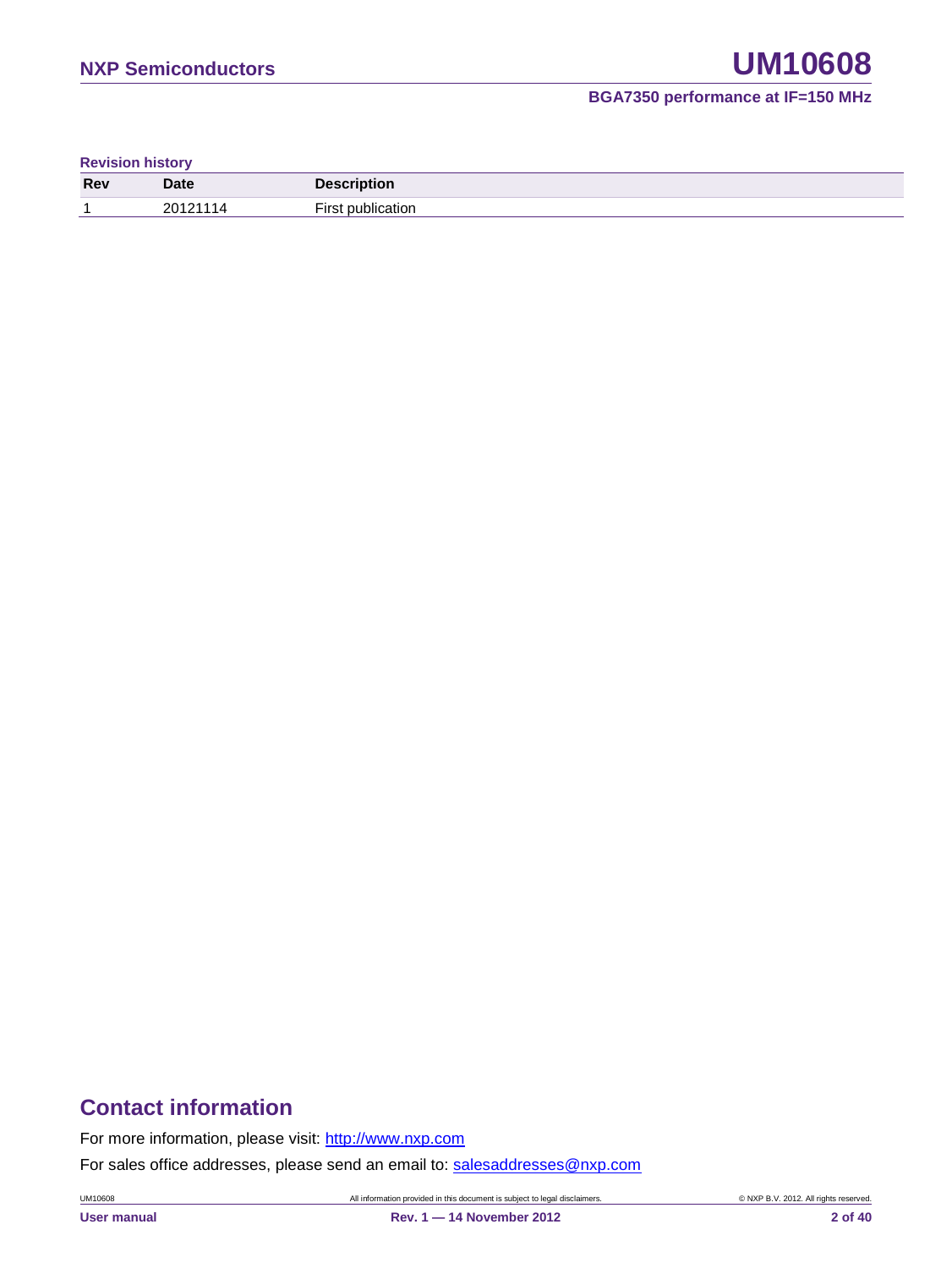#### <span id="page-2-0"></span>**1. Introduction**

The BGA7350 is a Silicon MMIC (Monolithic Microwave Integrated Circuit) processed in NXP's mainstream Si QuBIC4+ BiCmos process. This process intrinsic inhibits high  $F_T$ figures (up to 28 GHz), while not compromising ruggedness (breakdown voltage) and noise figures. These characteristics make this device suitable for versatile IF applications like in Base station receive path. The BGA7350 exhibits a logic-level shutdown control to reduce supply current. The BGA7350 is packed in the leadless HVQFN (5 x 5 mm<sup>2</sup>), and in combination with the optimized die design, gives excellent thermal performance,

To ensure optimal ESD protections, all pins are ESD protected.

All above mentioned highlight makes the BGA7350 and extreme attractive device with optimal performance/cost ratio, as compared to other devices in the market.

The single ended 150 MHz evaluation board (EVB) is designed for optimal performance in the 150 MHz frequency ranges, with a bandwidth of 28 MHz, suitable for base station Rx applications, as shown in Fig. 1.

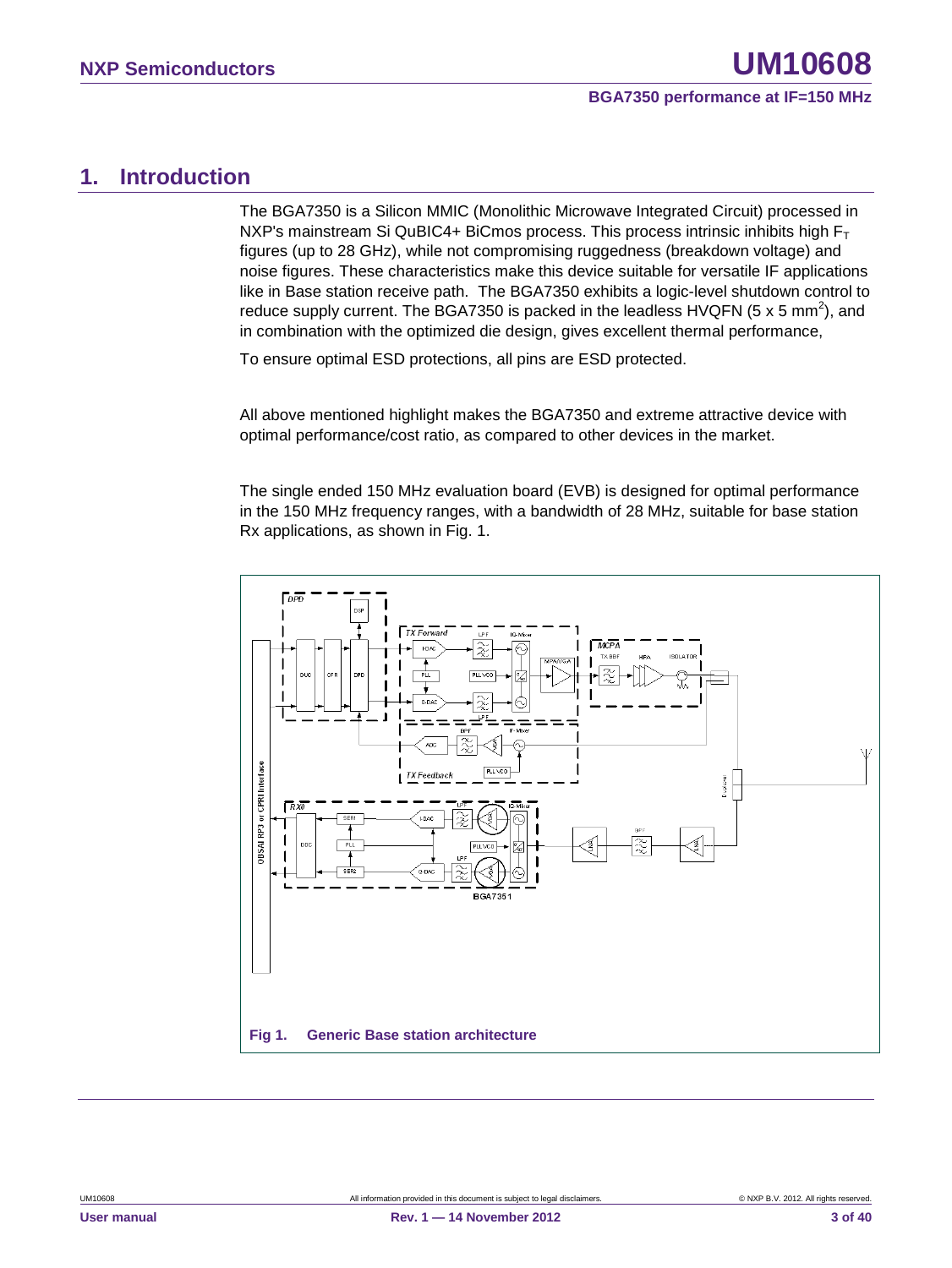### <span id="page-3-0"></span>**2. Product Profile**

#### <span id="page-3-1"></span>**2.1 General description**

The BGA7350 MMIC is a dual independently digitally controlled IF Variable Gain Amplifier (VGA) operating from 50 MHz to 250 MHz Each IF VGA amplifies with a gain range of 24 dB and at its maximum gain setting delivers 17 dBm output power at 1 dB gain compression and a superior linear performance.

The BGA7350 Dual IF VGA is optimized for a differential gain error of less than  $\pm$ 0.1 dB for accurate gain control and has a total integrated gain error of less than  $\pm$  0.3 dB.

The gain controls of each amplifier are separate digital gain-control word, which is provided externally through two sets of 5 bits.

<span id="page-3-2"></span>The BGA7350 is housed in a 32 pins  $5 \times 5$  mm2 leadless HVQFN package.

#### **2.2 Features and benefits**

- Dual independent digitally controlled 28 dB gain range VGAs, with 5-bit control interface
- 50 MHz to 250 MHz frequency operating range
- Gain step size:  $1 dB \pm 0.1 dB$
- $\blacksquare$  18.5 dB small signal gain
- Fast gain stage switching capability
- 17 dBm output power at 1 dB gain compression
- $\blacksquare$  5 V single supply operation with power-down control
- Logic-level shutdown control pin reduces supply current
- **EXCELLENT ESD protection at all pins**
- **Moisture sensitivity level 2**
- Compliant to Directive 2002/95/EC, regarding Restriction of Hazardous Substances (RoHS)
- **Unconditionally stable**
- <span id="page-3-3"></span>Excellent differential and integrated gain error

#### **2.3 Applications**

- Compatible with GSM / W-CDMA carrier/ WiMAX / LTE base-station infrastructure / multi systems carrier
- Multi channel receivers
- General use for DAC driver applications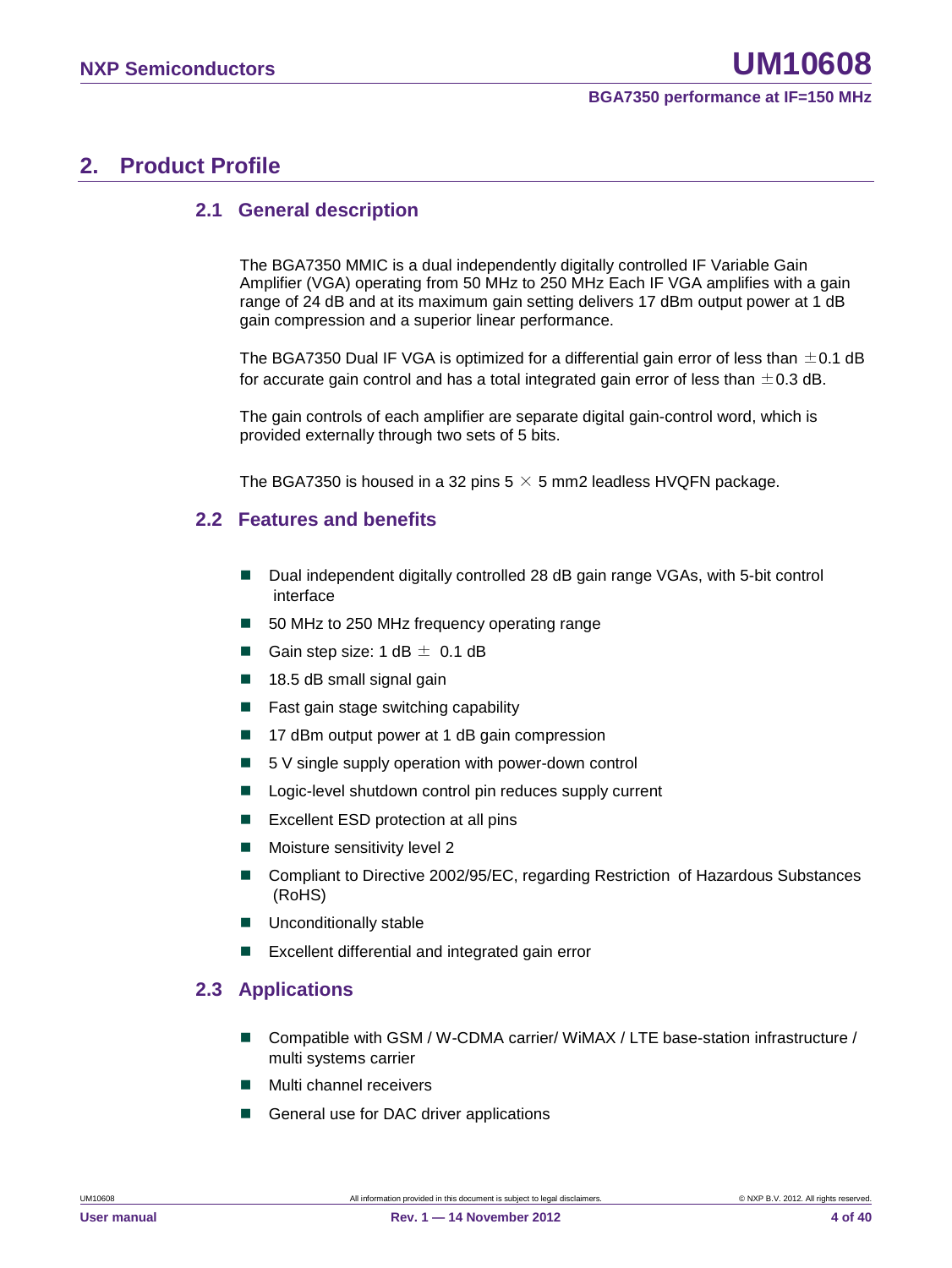### <span id="page-4-0"></span>**3. Pinning information**

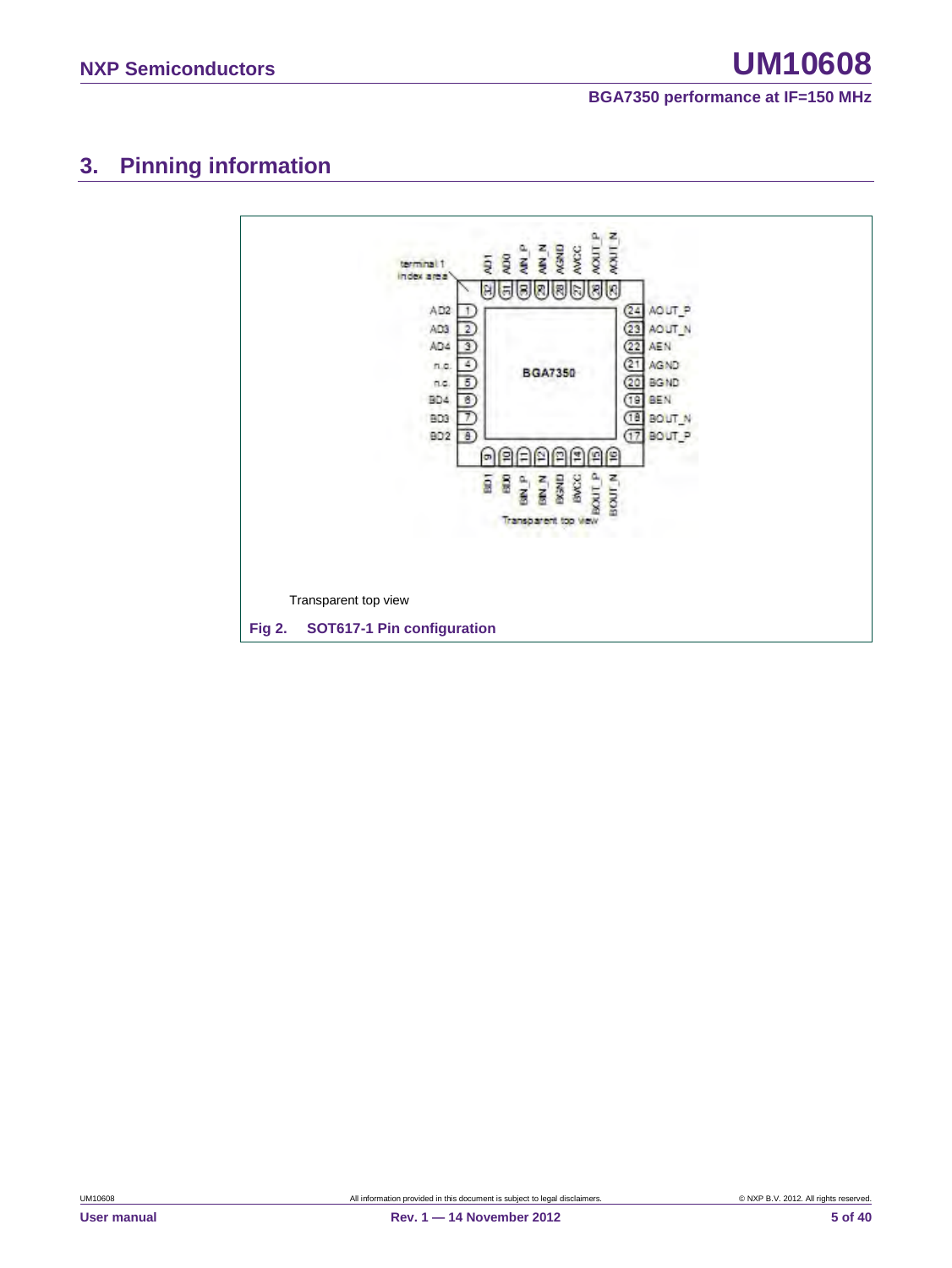#### <span id="page-5-0"></span>**3.1 Pin description**

| Table 2.                    | Pin description   |                                                 |
|-----------------------------|-------------------|-------------------------------------------------|
| <b>Symbol</b>               | Pin               | <b>Description</b>                              |
| AD <sub>2</sub>             | 1                 | MSB - 2 for gain control interface of channel A |
| AD <sub>3</sub>             | $\overline{2}$    | MSB - 1 for gain control interface of channel A |
| AD4                         | 3                 | MSB for gain control interface of channel A     |
| n.c.                        | 4                 | not connected [1]                               |
| n.c.                        | 5                 | not connected [1]                               |
| BD4                         | 6                 | MSB for gain control interface of channel B     |
| BD3                         | 7                 | MSB - 1 for gain control interface of channel B |
| B <sub>D</sub> <sub>2</sub> | 8                 | MSB - 2 for gain control interface of channel B |
| BD1                         | 9                 | LSB + 1 for gain control interface of channel B |
| <b>BDO</b>                  | 10                | LSB for gain control interface of channel B     |
| <b>BIN P</b>                | 11                | channel B positive input [2]                    |
| <b>BIN N</b>                | 12                | channel B negative input [2]                    |
| <b>GNDB</b>                 | 13, 20            | ground for channel B                            |
| $V_{\text{CCB}}$            | 14                | supply voltage for channel B 3                  |
| BOUT_P                      | 15, 17            | channel B positive output [2]                   |
| BOUT_N                      | 16, 18            | channel B negative output [2]                   |
| BEN                         | 19                | power enable pin for channel B                  |
| <b>GNDA</b>                 | 21, 28            | ground for channel A                            |
| <b>AEN</b>                  | 22                | power enable pin for channel A                  |
| AOUT N                      | 23, 25            | channel A negative output 2                     |
| AOUT_P                      | 24, 26            | channel A positive output [2]                   |
| <b>V<sub>CCA</sub></b>      | 27                | supply voltage for channel A [3]                |
| AIN_N                       | 29                | channel A negative input [2]                    |
| AIN P                       | 30                | channel A positive input [2]                    |
| AD <sub>0</sub>             | 31                | LSB for gain control interface of channel A     |
| AD <sub>1</sub>             | 32                | LSB + 1 for gain control interface of channel A |
| <b>GND</b>                  | <b>GND</b> paddle | RF ground and DC ground [4]                     |

[1] Pin to be left open.

[2] Each channel should be independently enabled with logic HIGH and disabled with logic LOW.

[3] RF decoupled.

[4] The center metal base of the SOT617-1 also functions as heatsink for the VGA.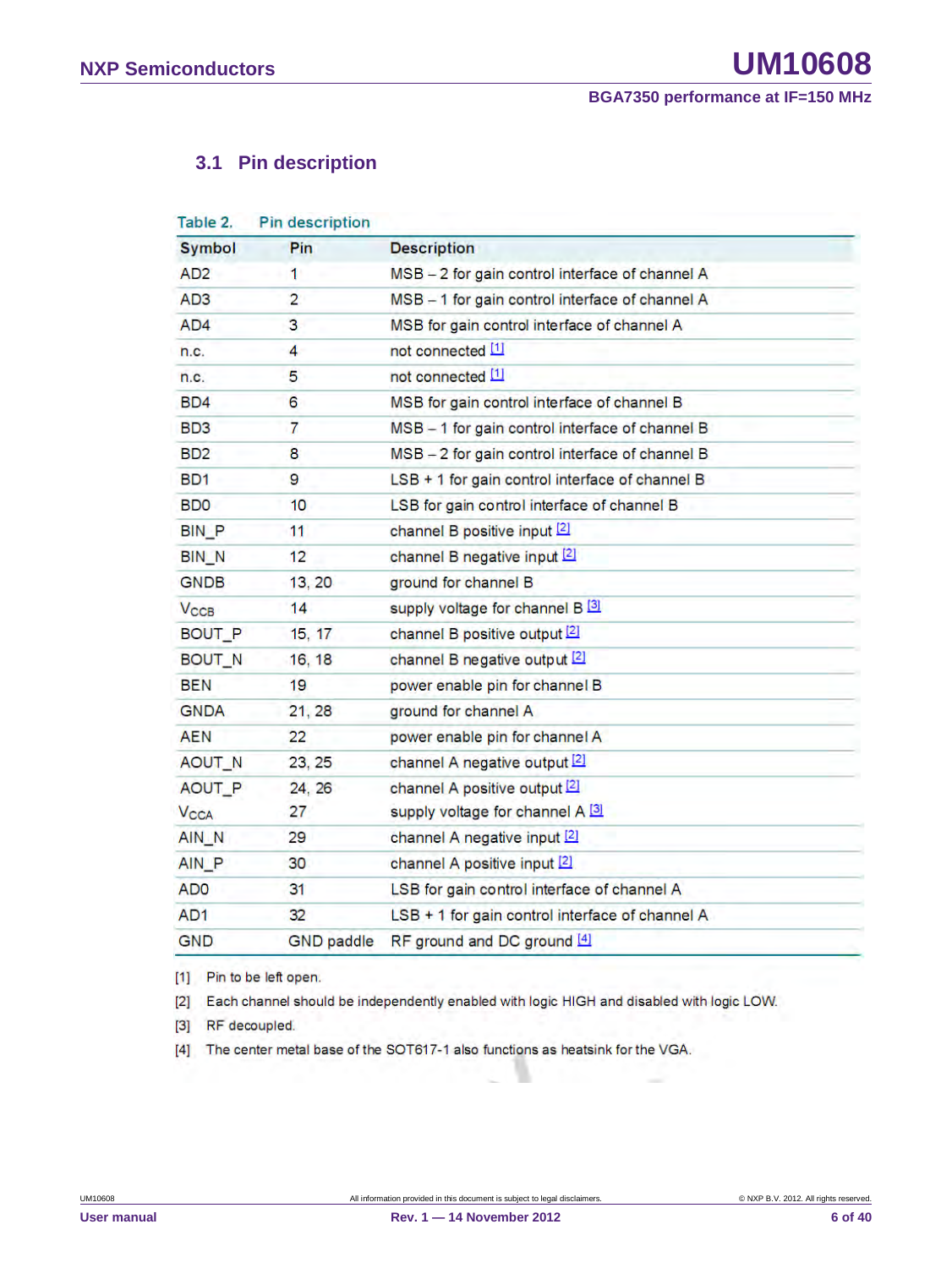### <span id="page-6-0"></span>**4. Functional Diagram**

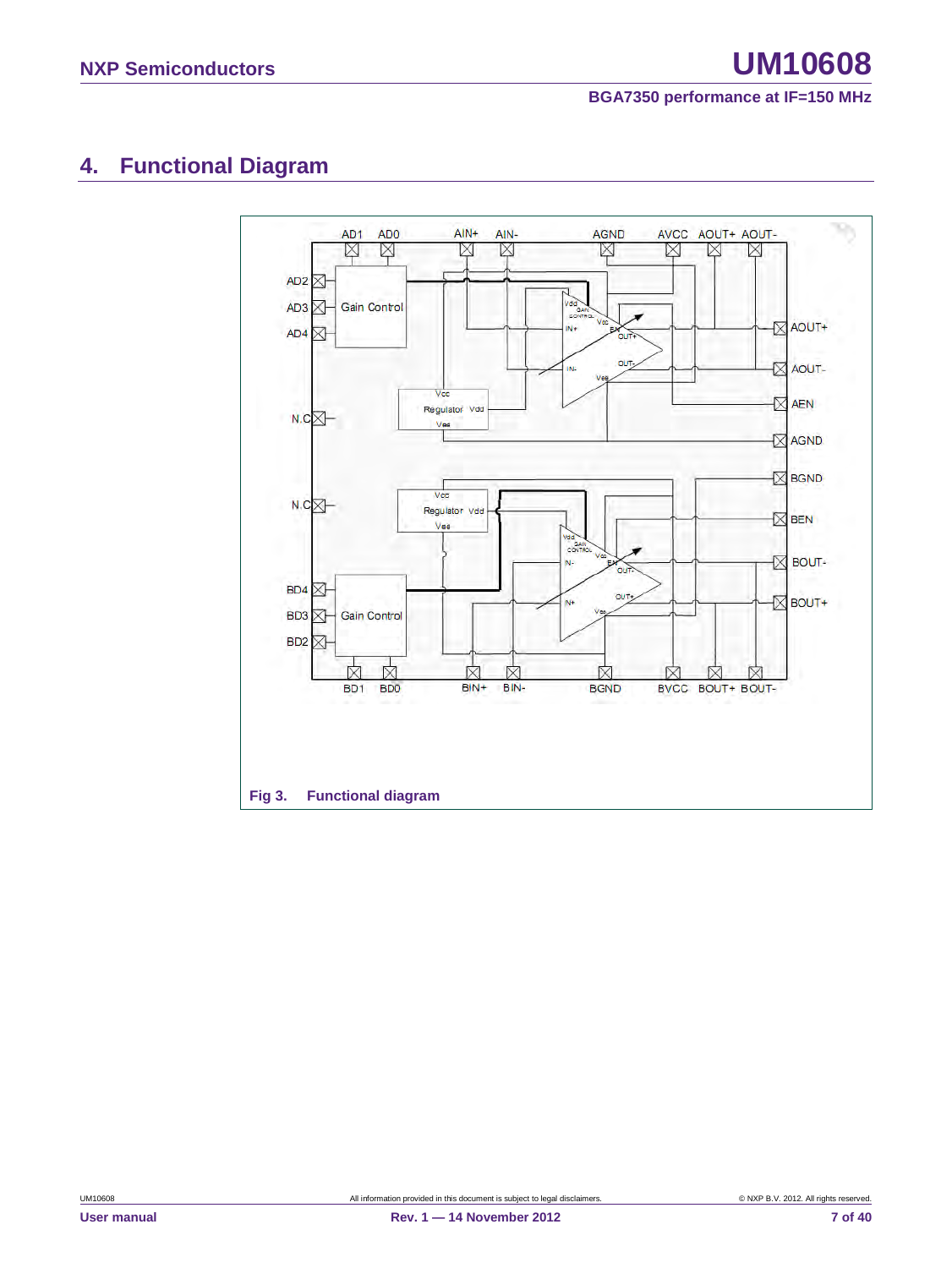### <span id="page-7-0"></span>**5. Gain control Range**

| Input to all 0 to 4 gain control pins | nominal power gain [dB] |
|---------------------------------------|-------------------------|
| 00000                                 | 22                      |
| 00001                                 | 21                      |
| 00010                                 | 20                      |
| 00011                                 | 19                      |
| 00100                                 | 18                      |
| 00101                                 | 17                      |
| 00110                                 | 16                      |
| 00111                                 | 15                      |
| 01000                                 | 14                      |
| 01001                                 | 13                      |
| 01010                                 | 12                      |
| 01011                                 | 11                      |
| 01100                                 | 10                      |
| 01101                                 | 9                       |
| 01110                                 | 8                       |
| 01111                                 | 7                       |
| 10000                                 | 6                       |
| 10001                                 | 5                       |
| 10010                                 | 4                       |
| 10011                                 | 3                       |
| 10100                                 | $\overline{2}$          |
| 10101                                 | $\mathbf{1}$            |
| 10110                                 | $\mathbf 0$             |
| 10111                                 | $-1$                    |
| 11000                                 | $-2$                    |
| 11001                                 | $-3$                    |
| 11010                                 | $-4$                    |
| 11011                                 | $-5$                    |
| 11100                                 | $-6$                    |
| >11100                                | $-6$                    |

**Table 3 Gain control range**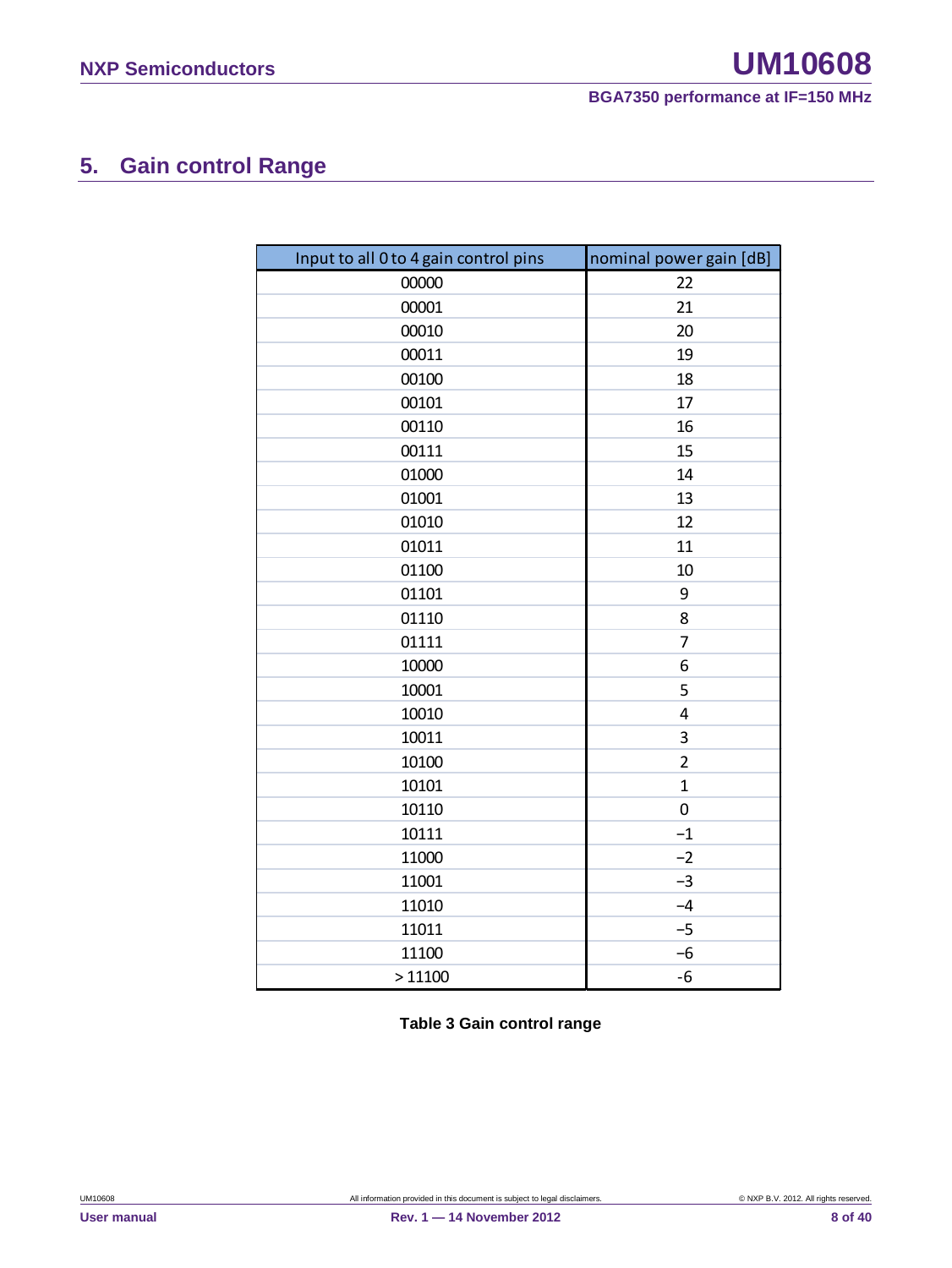#### **BGA7350 performance at IF=150 MHz**

### **6. EVB circuit diagram**

<span id="page-8-0"></span>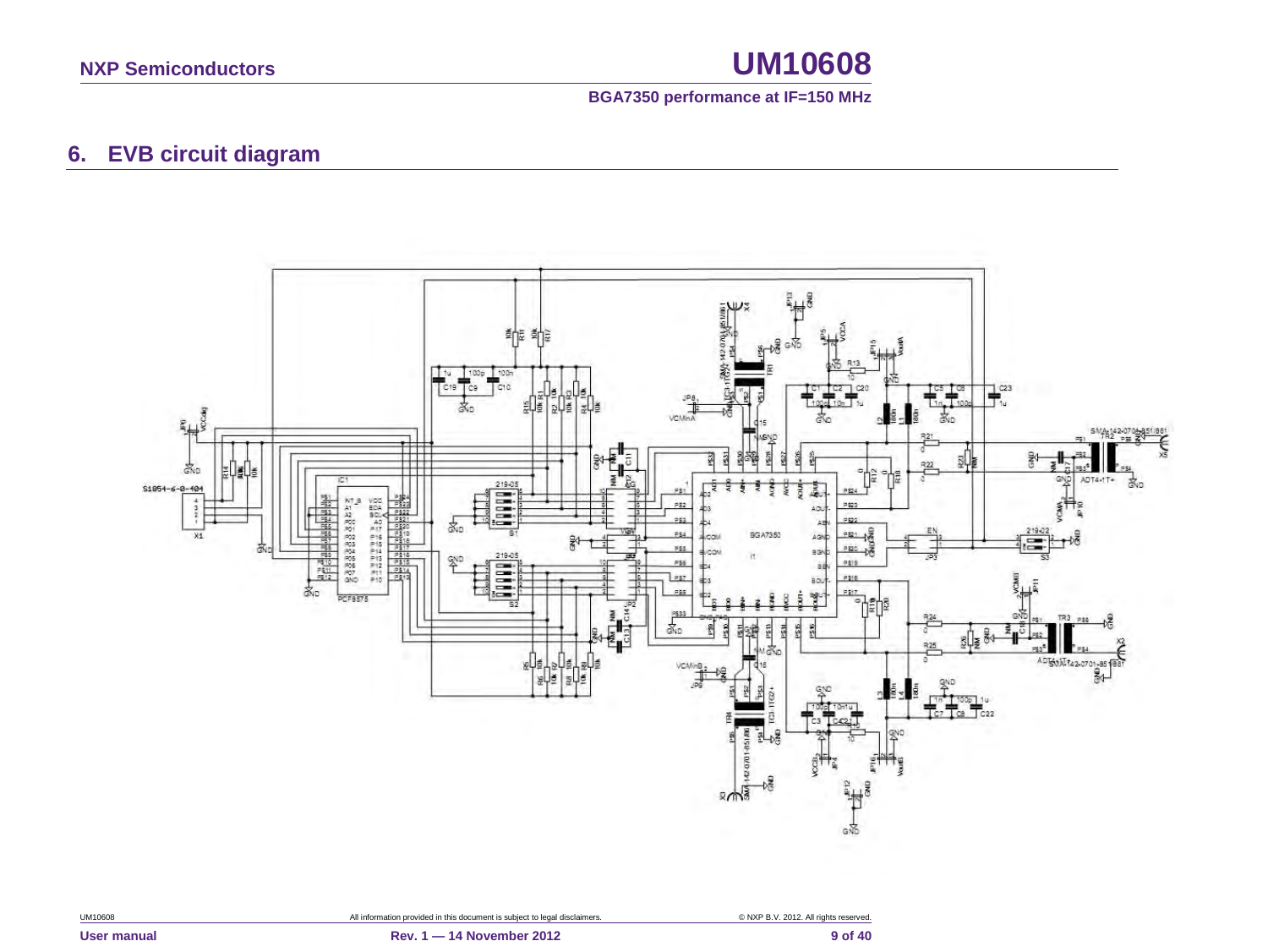

### **7. Evaluation Board top layout**

<span id="page-9-0"></span>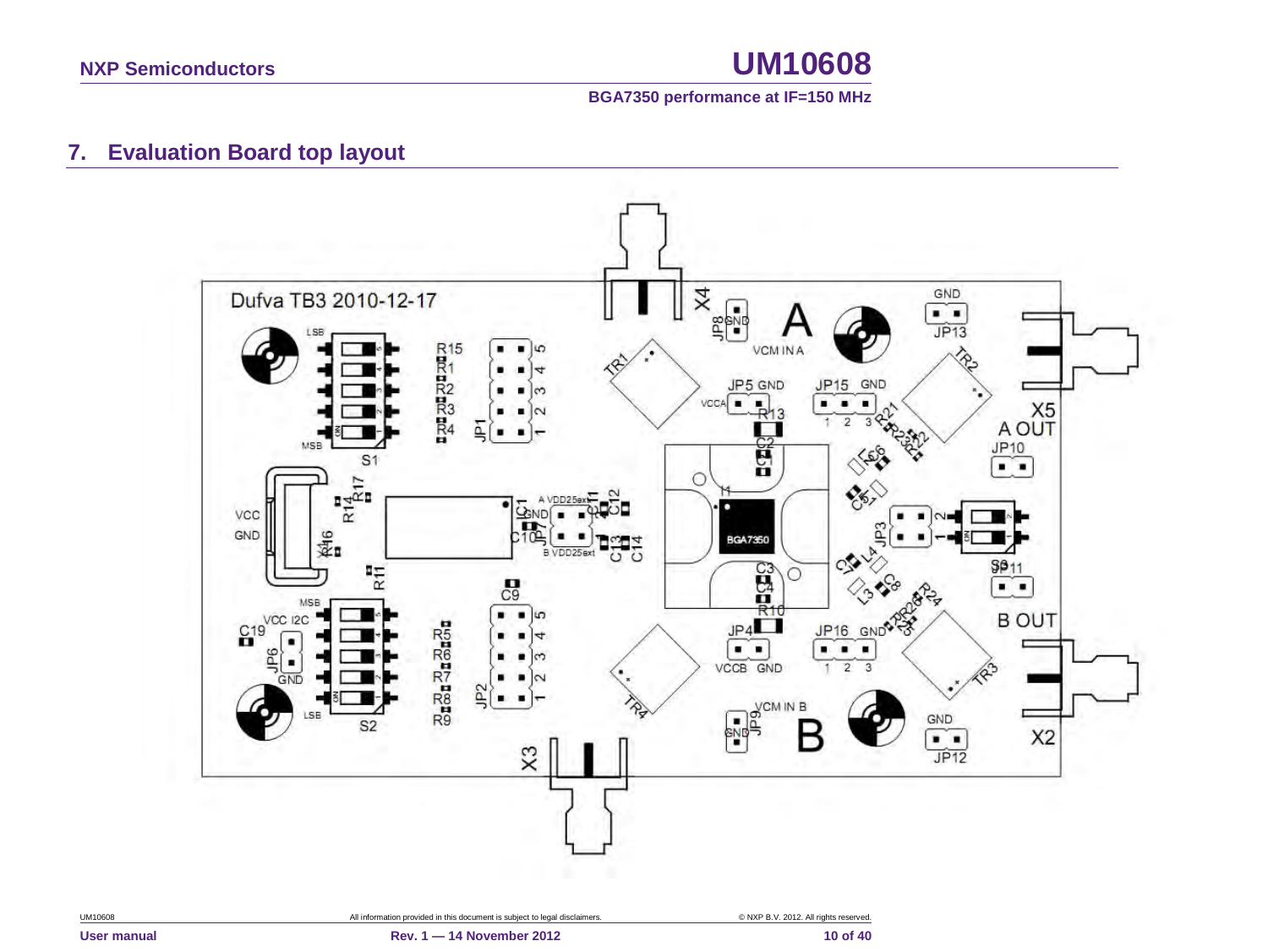

### **8. Evaluation board bottom layout**

<span id="page-10-0"></span>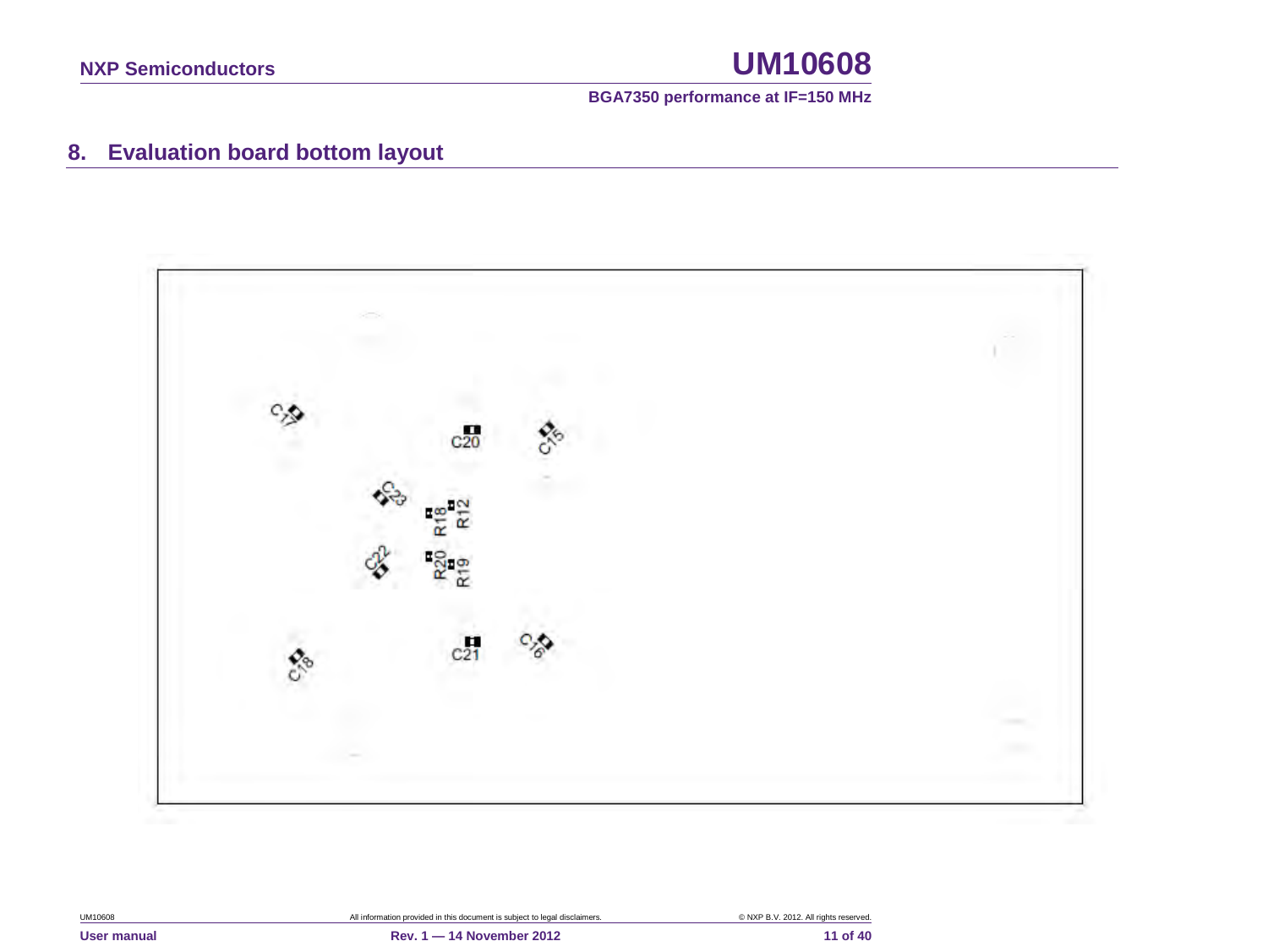### <span id="page-11-0"></span>**9. Bill of Materials (BOM)**

| Part                 | Value                    | Device           | Package          | <b>Description</b>     |
|----------------------|--------------------------|------------------|------------------|------------------------|
| $\overline{C}1$      | 100 <sub>p</sub>         |                  | C0603            | <b>CAPACITOR</b>       |
| C <sub>2</sub>       | 10n                      |                  | C0603            | <b>CAPACITOR</b>       |
| $\overline{c}3$      | 100 <sub>p</sub>         |                  | C0603            | <b>CAPACITOR</b>       |
| C4                   | 10n                      |                  | C0603            | <b>CAPACITOR</b>       |
| C <sub>5</sub>       | 1n                       |                  | C0603            | <b>CAPACITOR</b>       |
| C <sub>6</sub>       | 100 <sub>p</sub>         |                  | C0603            | <b>CAPACITOR</b>       |
| C7                   | 1n                       |                  | C0603            | <b>CAPACITOR</b>       |
| C8                   | 100 <sub>p</sub>         |                  | C0603            | <b>CAPACITOR</b>       |
| C9                   | 100 <sub>p</sub>         |                  | C0603            | <b>CAPACITOR</b>       |
| C10                  | 100n                     |                  | C0603            | <b>CAPACITOR</b>       |
| C <sub>11</sub>      | <b>NM</b>                |                  | C0603            | <b>CAPACITOR</b>       |
| C <sub>12</sub>      | <b>NM</b>                |                  | C0603            | <b>CAPACITOR</b>       |
| C <sub>13</sub>      | <b>NM</b>                |                  | C0603            | <b>CAPACITOR</b>       |
| C <sub>14</sub>      | <b>NM</b>                |                  | C0603            | <b>CAPACITOR</b>       |
| C <sub>15</sub>      | 100n                     |                  | C0603            | <b>CAPACITOR</b>       |
| C <sub>16</sub>      | 100 <sub>n</sub>         |                  | C0603            | <b>CAPACITOR</b>       |
| C <sub>17</sub>      | 100 <sub>n</sub>         |                  | C0603            | <b>CAPACITOR</b>       |
| C <sub>18</sub>      | 100n                     |                  | C0603            | <b>CAPACITOR</b>       |
| C <sub>19</sub>      | 100 <sub>n</sub>         |                  | C0603            | <b>CAPACITOR</b>       |
| C <sub>20</sub>      | 100 <sub>n</sub>         |                  | C0603            | <b>CAPACITOR</b>       |
| C <sub>25</sub>      | 1 <sub>u</sub>           |                  | C0603            | <b>CAPACITOR</b>       |
| C <sub>26</sub>      | 1u                       |                  | C0603            | <b>CAPACITOR</b>       |
| C <sub>27</sub>      | 1u                       |                  | C0603            | <b>CAPACITOR</b>       |
| C <sub>28</sub>      | 1u                       |                  | C0603            | <b>CAPACITOR</b>       |
| C <sub>29</sub>      | 1u                       |                  | C0603            | <b>CAPACITOR</b>       |
|                      |                          |                  |                  |                        |
| 11                   | <b>BGA7350</b>           |                  | SOT617-1         | <b>BGA7350</b>         |
|                      |                          |                  |                  |                        |
|                      |                          |                  |                  |                        |
| JP <sub>1</sub>      | AG                       | 2 x 5pins        | JP <sub>5</sub>  | <b>JUMPER</b>          |
| JP <sub>2</sub>      | <b>BG</b>                | 2 x 5pins        | JP <sub>5</sub>  | <b>JUMPER</b>          |
| JP3                  | EN                       | 2 x 2pins        | JP <sub>2</sub>  | <b>JUMPER</b>          |
| JP4                  | <b>VCCB</b>              | 1 x2pins         | JP <sub>1</sub>  | <b>JUMPER</b>          |
| JP <sub>5</sub>      | <b>VCCA</b>              | 1 x2pins         | JP <sub>1</sub>  | <b>JUMPER</b>          |
| JP <sub>6</sub>      | <b>VCCdig</b>            | 1 x2pins         | JP <sub>1</sub>  | <b>JUMPER</b>          |
| JP7                  | <b>VCM</b>               | 2 x 2pins        | JP <sub>2</sub>  | <b>JUMPER</b>          |
| JP8                  | <b>VCMinA</b>            | 1 x2pins         | JP <sub>1</sub>  | <b>JUMPER</b>          |
| JP9                  | VCMinB                   | 1 x2pins         | JP1              | <b>JUMPER</b>          |
| <b>JP10</b>          | <b>VCMA</b>              | 1 x2pins         | JP <sub>1</sub>  | <b>JUMPER</b>          |
| <b>JP11</b>          | <b>VCMB</b>              | 1 x2pins         | JP <sub>1</sub>  | <b>JUMPER</b>          |
| <b>JP12</b>          | <b>GND</b>               | 1 x2pins         | JP <sub>1</sub>  | <b>JUMPER</b>          |
| JP13                 | <b>GND</b>               | 1 x2pins         | JP <sub>1</sub>  | <b>JUMPER</b>          |
| <b>JP15</b>          | VoutA                    | 1 x3pins         | JP3              | <b>JUMPER</b>          |
| <b>JP16</b>          | VoutB                    | 1 x3pins         | JP3              | <b>JUMPER</b>          |
|                      |                          |                  |                  |                        |
|                      |                          |                  |                  |                        |
|                      |                          |                  |                  |                        |
| L <sub>1</sub>       | 120n                     | 0603LS           | 0603LS           | Coilcraft              |
| L2                   | 120 <sub>n</sub>         | 0603LS           | 0603LS           | Coilcraft              |
| L3<br>L <sub>4</sub> | 120 <sub>n</sub><br>120n | 0603LS<br>0603LS | 0603LS<br>0603LS | Coilcraft<br>Coilcraft |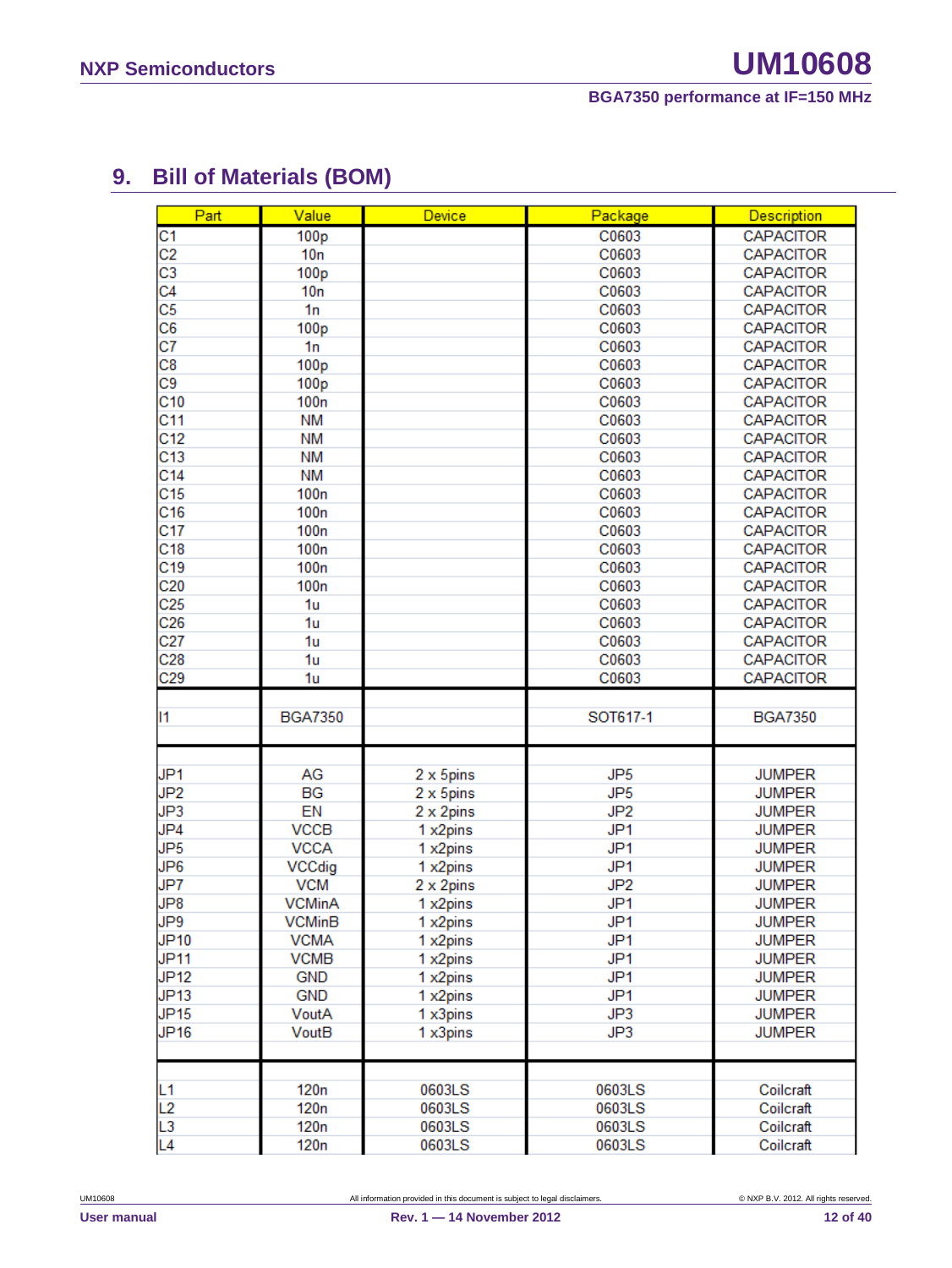| Part                                                                                         | Value                                                                                                           | <b>Device</b>                                                                                                                                                                                          | Package           | <b>Description</b>                                                                                                                             |
|----------------------------------------------------------------------------------------------|-----------------------------------------------------------------------------------------------------------------|--------------------------------------------------------------------------------------------------------------------------------------------------------------------------------------------------------|-------------------|------------------------------------------------------------------------------------------------------------------------------------------------|
| R <sub>1</sub>                                                                               | 10k                                                                                                             | R-EU_R0402                                                                                                                                                                                             | R0402             | <b>RESISTOR</b>                                                                                                                                |
| R <sub>2</sub>                                                                               | 10k                                                                                                             | <b>R-EU R0402</b>                                                                                                                                                                                      | R0402             | <b>RESISTOR</b>                                                                                                                                |
| R <sub>3</sub>                                                                               | 10k                                                                                                             | R-EU_R0402                                                                                                                                                                                             | R0402             | <b>RESISTOR</b>                                                                                                                                |
| R4                                                                                           | 10k                                                                                                             | R-EU_R0402                                                                                                                                                                                             | R0402             | RESISTOR                                                                                                                                       |
| R <sub>5</sub>                                                                               | 10k                                                                                                             | <b>R-EU R0402</b>                                                                                                                                                                                      | R0402             | RESISTOR                                                                                                                                       |
| R <sub>6</sub>                                                                               | 10k                                                                                                             | R-EU_R0402                                                                                                                                                                                             | R0402             | <b>RESISTOR</b>                                                                                                                                |
| R7                                                                                           | 10k                                                                                                             | R-EU_R0402                                                                                                                                                                                             | R0402             | RESISTOR                                                                                                                                       |
| R <sub>8</sub>                                                                               | 10k                                                                                                             | R-EU_R0402                                                                                                                                                                                             | R0402             | <b>RESISTOR</b>                                                                                                                                |
| R9                                                                                           | 10k                                                                                                             | R-EU_R0402                                                                                                                                                                                             | R0402             | <b>RESISTOR</b>                                                                                                                                |
| R <sub>10</sub>                                                                              | 10                                                                                                              | <b>R-EU R1206</b>                                                                                                                                                                                      | R <sub>1206</sub> | <b>RESISTOR</b>                                                                                                                                |
| R <sub>11</sub>                                                                              | 10k                                                                                                             | R-EU_R0402                                                                                                                                                                                             | R0402             | <b>RESISTOR</b>                                                                                                                                |
| R <sub>12</sub>                                                                              | $\mathbf 0$                                                                                                     | <b>R-EU R0402</b>                                                                                                                                                                                      | R0402             | <b>RESISTOR</b>                                                                                                                                |
| R <sub>13</sub>                                                                              | 10                                                                                                              | R-EU_R1206                                                                                                                                                                                             | R1206             | <b>RESISTOR</b>                                                                                                                                |
| R <sub>14</sub>                                                                              | 10k                                                                                                             | R-EU_R0402                                                                                                                                                                                             | R0402             | <b>RESISTOR</b>                                                                                                                                |
| R <sub>15</sub>                                                                              | 10k                                                                                                             | <b>R-EU R0402</b>                                                                                                                                                                                      | R0402             | <b>RESISTOR</b>                                                                                                                                |
| R <sub>16</sub>                                                                              | 10k                                                                                                             | R-EU_R0402                                                                                                                                                                                             | R0402             | <b>RESISTOR</b>                                                                                                                                |
| R <sub>17</sub>                                                                              | 10k                                                                                                             | R-EU_R0402                                                                                                                                                                                             | R0402             | <b>RESISTOR</b>                                                                                                                                |
| R18                                                                                          | 0                                                                                                               | R-EU_R0402                                                                                                                                                                                             | R0402             | RESISTOR                                                                                                                                       |
| R <sub>19</sub>                                                                              | <b>NM</b>                                                                                                       | <b>R-EU R0402</b>                                                                                                                                                                                      | R0402             | <b>RESISTOR</b>                                                                                                                                |
| R <sub>20</sub>                                                                              | <b>NM</b>                                                                                                       | R-EU_R0402                                                                                                                                                                                             | R0402             | <b>RESISTOR</b>                                                                                                                                |
| R21                                                                                          | 0                                                                                                               | <b>R-EU R0402</b>                                                                                                                                                                                      | R0402             | RESISTOR                                                                                                                                       |
| R22                                                                                          | $\mathbf 0$                                                                                                     | <b>R-EU R0402</b>                                                                                                                                                                                      | R0402             | <b>RESISTOR</b>                                                                                                                                |
| R <sub>23</sub>                                                                              | <b>NM</b>                                                                                                       | R-EU_R0402                                                                                                                                                                                             | R0402             | <b>RESISTOR</b>                                                                                                                                |
| R24                                                                                          | 0                                                                                                               | R-EU_R0402                                                                                                                                                                                             | R0402             | <b>RESISTOR</b>                                                                                                                                |
| R <sub>25</sub>                                                                              | $\mathbf 0$                                                                                                     | R-EU_R0402                                                                                                                                                                                             | R0402             | RESISTOR                                                                                                                                       |
| R <sub>26</sub>                                                                              | <b>NM</b>                                                                                                       | <b>R-EU R0402</b>                                                                                                                                                                                      | R0402             | RESISTOR                                                                                                                                       |
| R27                                                                                          | 0                                                                                                               | R-EU_R0402                                                                                                                                                                                             | R0402             | <b>RESISTOR</b>                                                                                                                                |
| R <sub>28</sub>                                                                              | <b>NM</b>                                                                                                       | R-EU_R0402                                                                                                                                                                                             | R0402             | <b>RESISTOR</b>                                                                                                                                |
| R <sub>29</sub>                                                                              | $\mathbf 0$                                                                                                     | R-EU_R0402                                                                                                                                                                                             | R0402             | <b>RESISTOR</b>                                                                                                                                |
| R30                                                                                          | <b>NM</b>                                                                                                       | R-EU_R0402                                                                                                                                                                                             | R0402             | <b>RESISTOR</b>                                                                                                                                |
| R31                                                                                          | <b>NM</b>                                                                                                       | R-EU_R0402                                                                                                                                                                                             | R0402             | <b>RESISTOR</b>                                                                                                                                |
| R32                                                                                          | $\mathbf 0$                                                                                                     | <b>R-EU R0402</b>                                                                                                                                                                                      | R0402             | RESISTOR                                                                                                                                       |
| R33                                                                                          | <b>NM</b>                                                                                                       | <b>R-EU R0402</b>                                                                                                                                                                                      | R0402             | <b>RESISTOR</b>                                                                                                                                |
| R34                                                                                          | <b>NM</b>                                                                                                       | R-EU_R0402                                                                                                                                                                                             | R0402             | <b>RESISTOR</b>                                                                                                                                |
| R35                                                                                          | 0                                                                                                               | R-EU_R0402                                                                                                                                                                                             | R0402             | RESISTOR                                                                                                                                       |
| R36                                                                                          | $\mathbf 0$                                                                                                     | <b>R-EU R0402</b>                                                                                                                                                                                      | R0402             | <b>RESISTOR</b>                                                                                                                                |
| R37                                                                                          | <b>NM</b>                                                                                                       | R-EU_R0402                                                                                                                                                                                             | R0402             | <b>RESISTOR</b>                                                                                                                                |
| R38                                                                                          | 0                                                                                                               | R-EU_R0402                                                                                                                                                                                             | R0402             | <b>RESISTOR</b>                                                                                                                                |
| S <sub>1</sub>                                                                               | <b>DIP</b>                                                                                                      | 219-05                                                                                                                                                                                                 | CTS-219-05        | Surface                                                                                                                                        |
| S <sub>2</sub>                                                                               | <b>DIP</b>                                                                                                      | 219-05                                                                                                                                                                                                 | CTS-219-05        | Surface                                                                                                                                        |
| S <sub>3</sub>                                                                               | <b>DIP</b>                                                                                                      | 219-02                                                                                                                                                                                                 | CTS-219-02        | Surface                                                                                                                                        |
| TR <sub>1</sub>                                                                              | $ADT3-1T+$                                                                                                      | transformer                                                                                                                                                                                            |                   | Mini-Circuits                                                                                                                                  |
| TR <sub>2</sub>                                                                              | $ADT4-1T+$                                                                                                      | transformer                                                                                                                                                                                            |                   | Mini-Circuits                                                                                                                                  |
| TR3                                                                                          | ADT4-1T+                                                                                                        | transformer                                                                                                                                                                                            |                   | Mini-Circuits                                                                                                                                  |
| TR9                                                                                          | $ADT3-1T+$                                                                                                      | transformer                                                                                                                                                                                            |                   | Mini-Circuits                                                                                                                                  |
| X1<br>X <sub>2</sub><br>X <sub>3</sub><br>X4<br>X5<br>X10<br>X11<br>X12<br>X13<br>X14<br>X15 | <b>NM</b><br>BOUT P<br>BIN P<br>AIN_P<br>AOUT_P<br><b>NM</b><br>NM<br><b>NM</b><br><b>NM</b><br><b>NM</b><br>NΜ | con<br><b>SMA</b> connector<br>SMA connector<br><b>SMA</b> connector<br>SMA connector<br><b>BU-SMA-V</b><br>SMA connector<br><b>SMA</b> connector<br>SMA connector<br><b>BU-SMA-V</b><br>SMA connector |                   | <b>SMA</b><br><b>SMA</b><br><b>SMA</b><br><b>SMA</b><br><b>FEMALE</b><br><b>SMA</b><br><b>SMA</b><br><b>SMA</b><br><b>FEMALE</b><br><b>SMA</b> |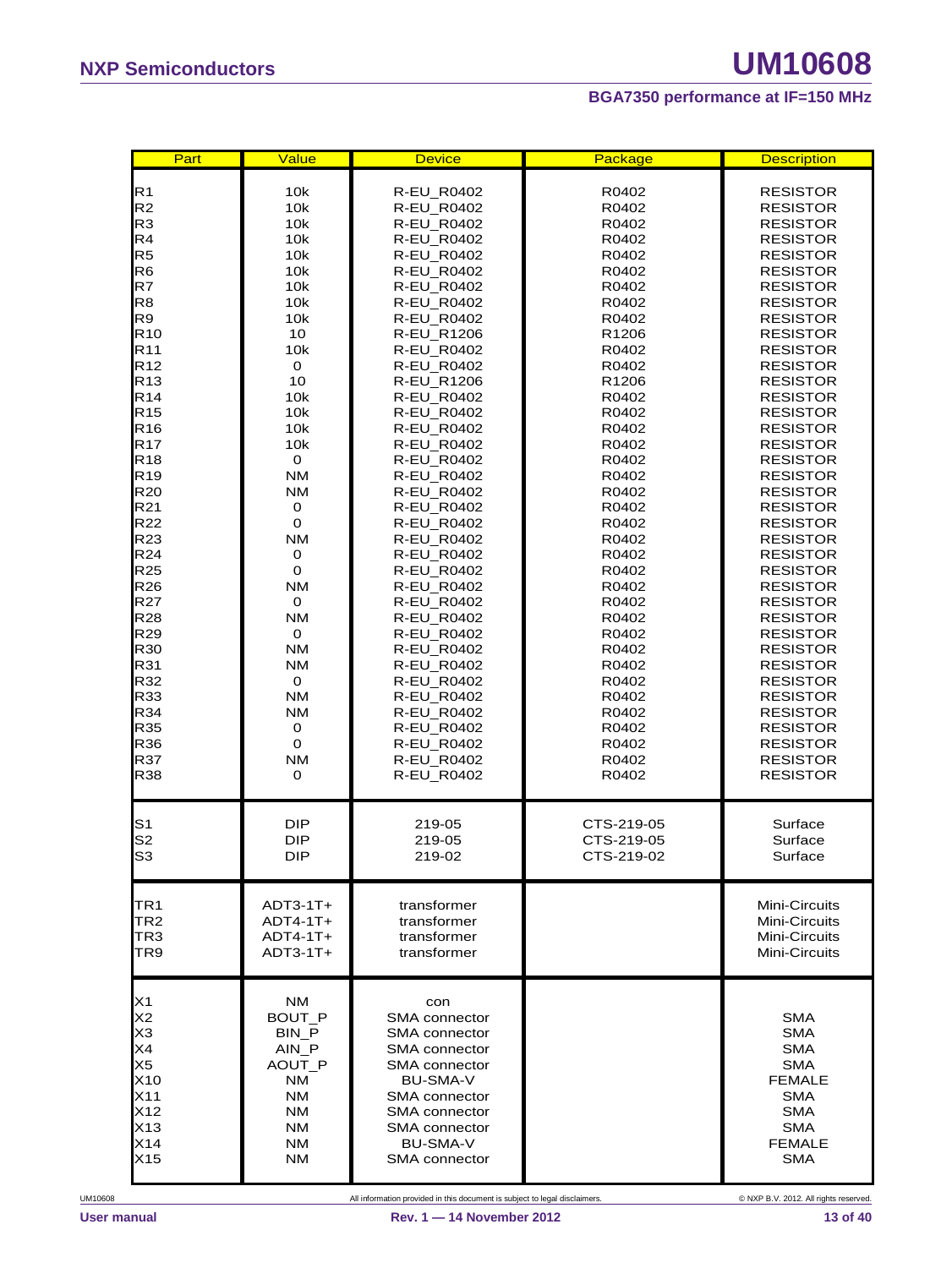### <span id="page-13-0"></span>**10. Operation of the BGA7350 EVB**

### <span id="page-13-1"></span>**10.1 Applying bias**

The EVB, as shown in Fig. 4, should be connected to 5V supply, according the following connections:

- 1. Leave jumpers JP3 in their current position, as shown in Fig. 4
- 2. Apply +5V to VCC\_A and/or VCC\_B to the pins, as shown in Fig. 4
- 3. Apply ground to GND\_A and/or GND\_B pins



26.

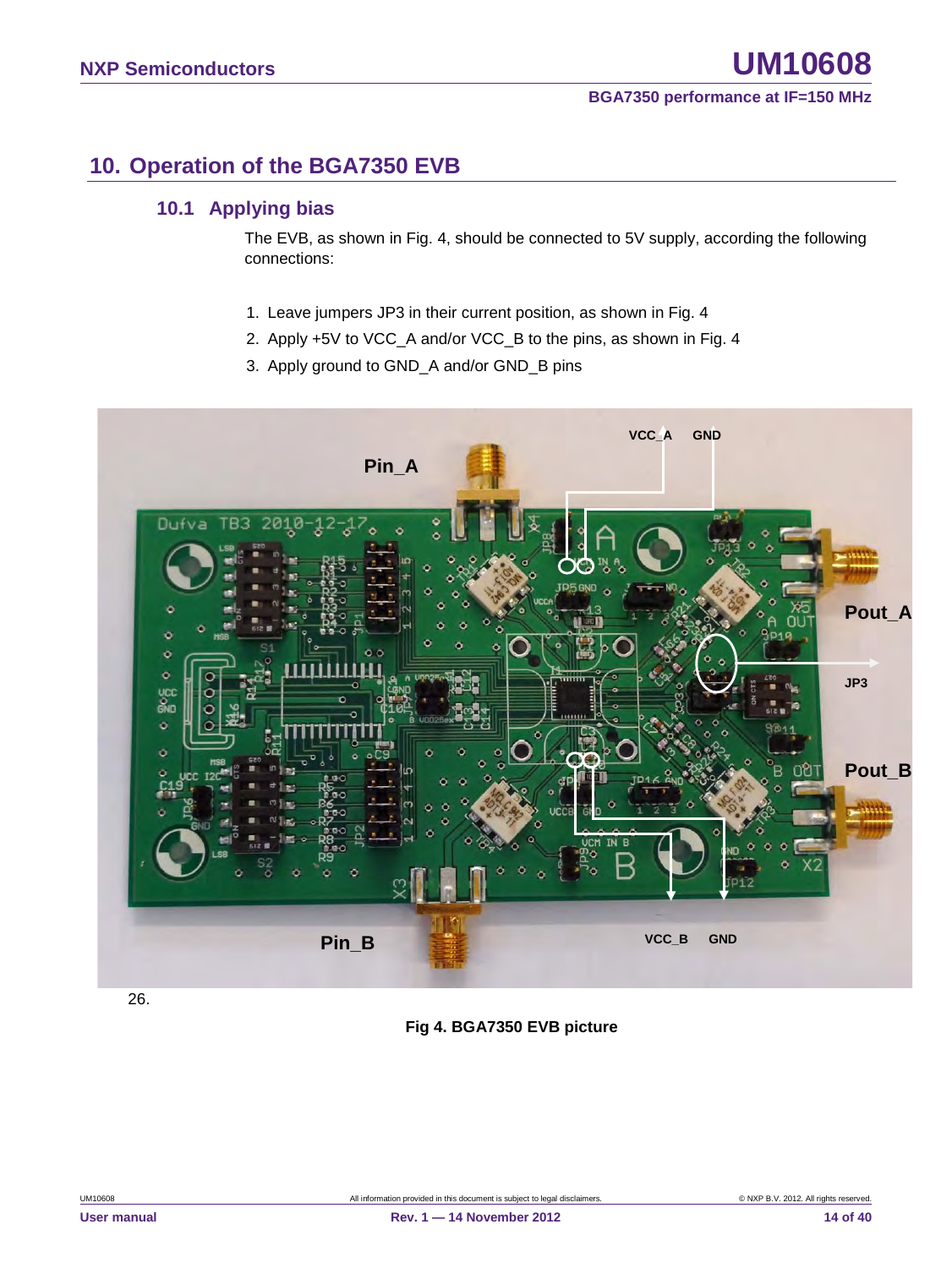#### <span id="page-14-0"></span>**10.2 Mode of operation**

The EVB of the BGA7350 can either be operated in the manual mode or 'automatic' mode. The BGA7350 can be enabled/disabled by switch3 (see Fig.5)



**Fig 5. Enable/disable switch S3**

#### <span id="page-14-1"></span>**10.2.1 Manual mode.**

For manual mode operation, all jumpers, as shown in Fig. 5 must be in place. Also a 5V pull-up voltage and ground should be applied, as indicated as 5V/GND pull-up in Fig. 6.



#### **Fig. 6 Manual gain settings by switches S1 and S2**

With the positions of S1 and S2, the gain range can be adjusted according the values in Table.3.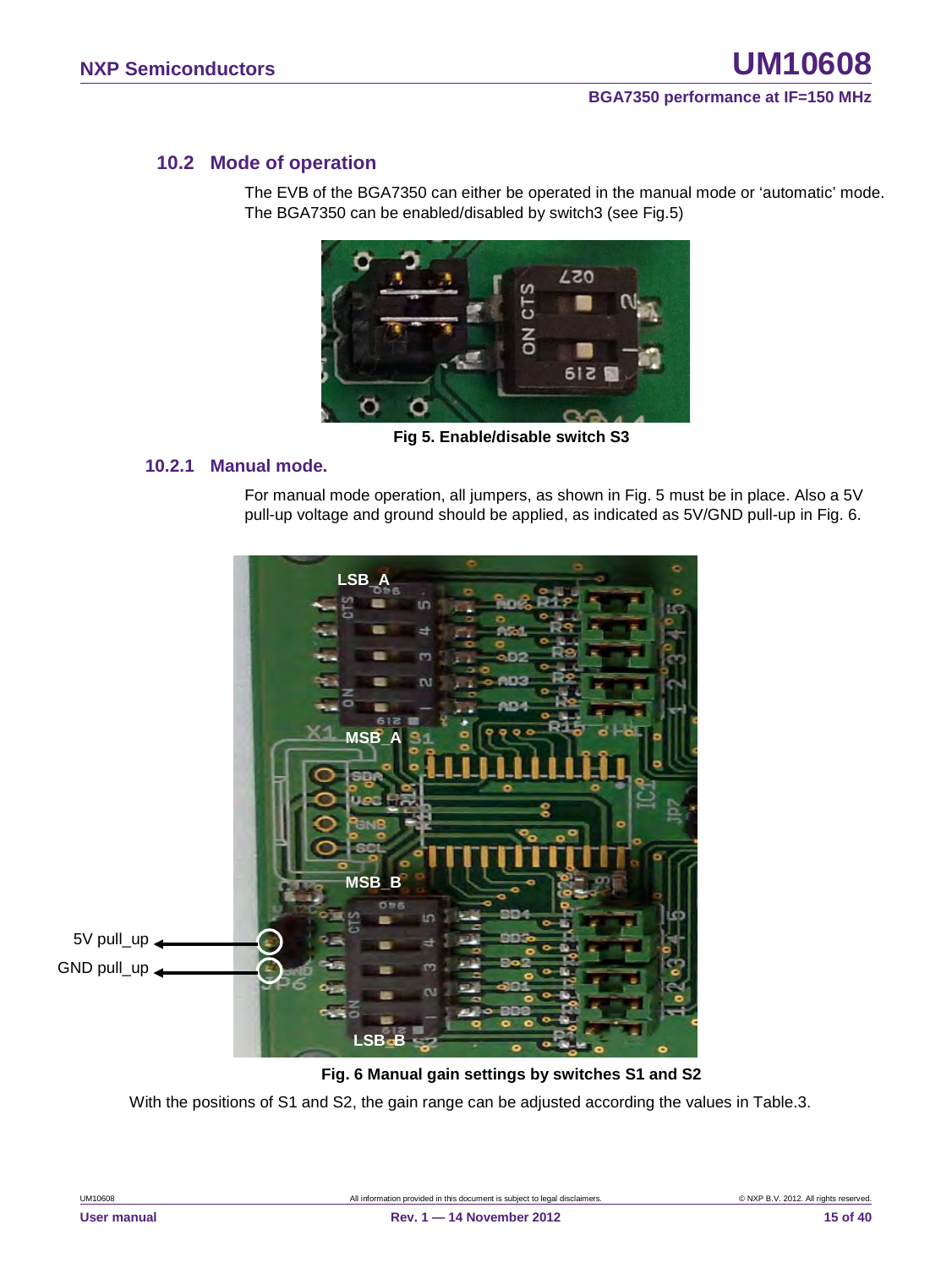#### <span id="page-15-0"></span>**10.3 Mode of operation**

The EVB of the BGA7350 can either be operated in the manual mode or 'automatic' mode. The BGA7350 can be enabled/disabled by switch3 (see Fig.5)



**Fig 5. Enable/disable switch S3**

#### <span id="page-15-1"></span>**10.3.1 Manual mode.**

For manual mode operation, all jumpers, as shown in Fig. 5 must be in place. Also a 5V pull-up voltage and ground should be applied, as indicated as 5V/GND pull-up in Fig. 6.



#### **Fig. 6 Manual gain settings by switches S1 and S2**

With the positions of S1 and S2, the gain range can be adjusted according the values in Table.3.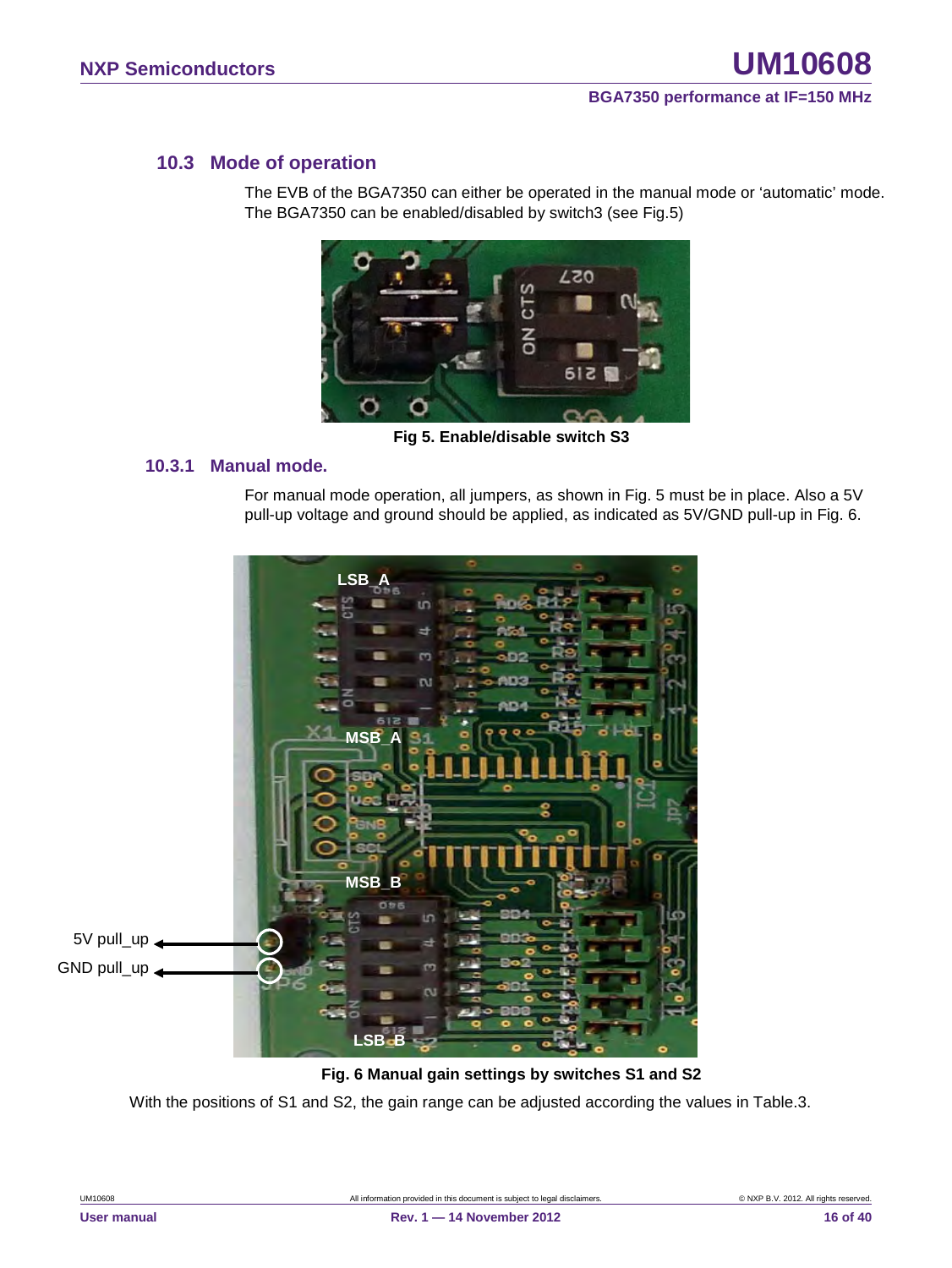#### <span id="page-16-0"></span>**10.3.2 'Automatic' mode**

For 'automatic' mode of operations the jumpers according Fig. 6 should be removed, and logic levels should be applied to the rows (also  $I^2C$  operation is possible, but not functional on this EVB), as indicated by the white circles (see Fig. 7). The logic levels applied to the pins should be within the following range:

 $0V < 0' < 0.8V$ 

 $1.6V < 1' < 5V$ 



**Fig. 7 Gain setting control by logic levels, according table 3**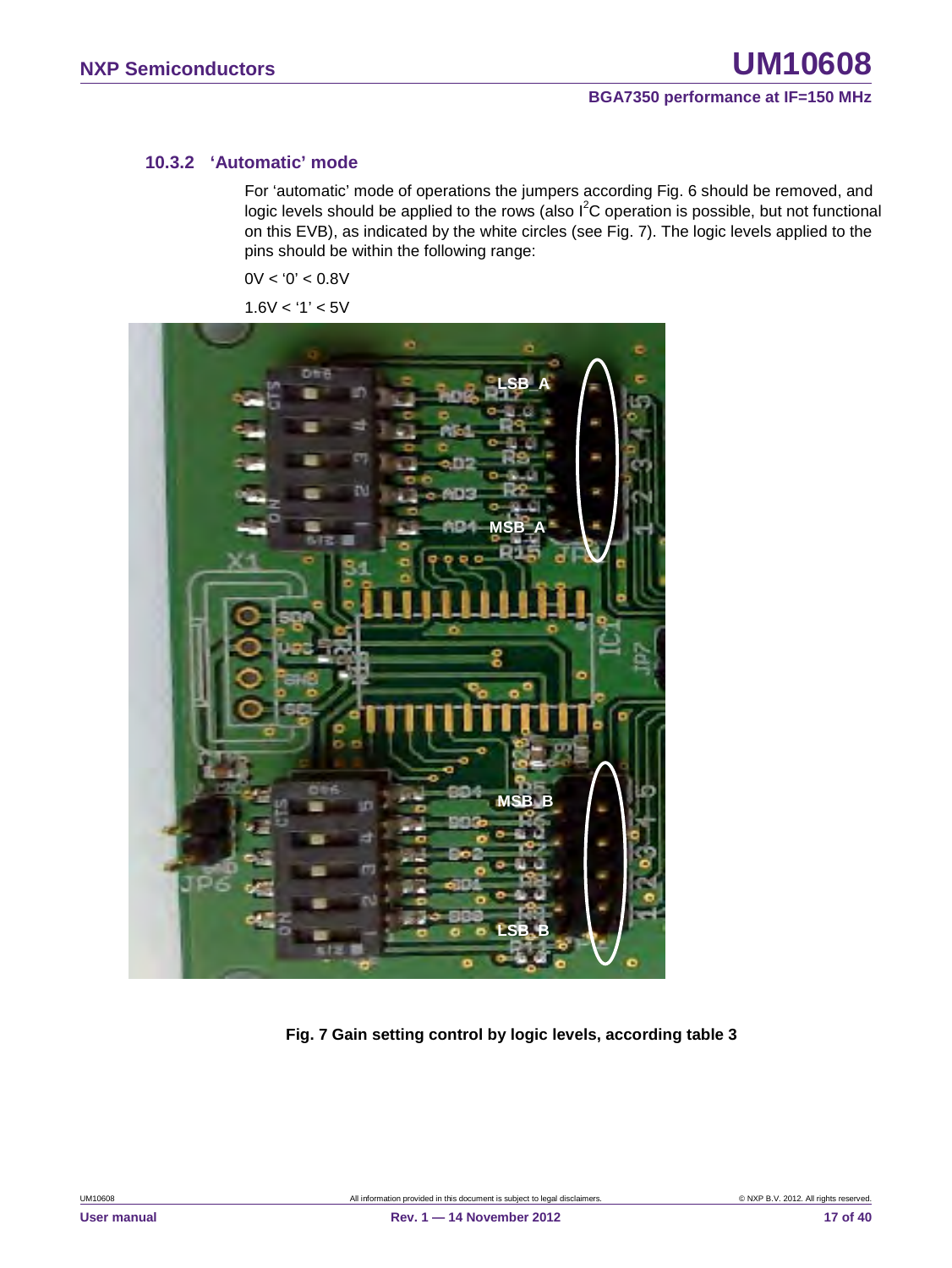### <span id="page-17-0"></span>**11. Measurements**

On the BGA7350, the following measurements have been performed:

1. S-parameters. From the S-parameter measurements the following data can be deducted:

|    | a. S-parameters                 | (Spar)                    |
|----|---------------------------------|---------------------------|
| b. | Power gain                      | $(G_p)$                   |
| C. | Gain adjustment range           | $(\Delta g_{\text{adj}})$ |
| d. | Gain step                       | (G <sub>step</sub> )      |
|    | <b>Gain Flatness</b>            | (G <sub>flat</sub> )      |
|    | Differential gain error         | $(Eg_{diff})$             |
| α. | Integrated gain error           | $(Eg_{ita})$              |
| h. | Isolation                       | (ISL)                     |
|    | Output power at 1dB compression | $(P_{1dB})$               |

2. Harmonic Measurements. From the Harmonic measurements the following data can be deducted:

| a. Output third order intercept point | (IP3 <sub>0</sub> ) |
|---------------------------------------|---------------------|
| b. Second harmonic                    | (H <sub>2</sub> )   |

- 3. Noise Measurements. From the Noise measurements the following data can be deducted:
	- a. Noise Figure (NF)
- 4. Timing measurement. From the Timing measurements the following data can be deducted:
	- a. Gain step settling time (min/max)  $(t_{s(sep)G})$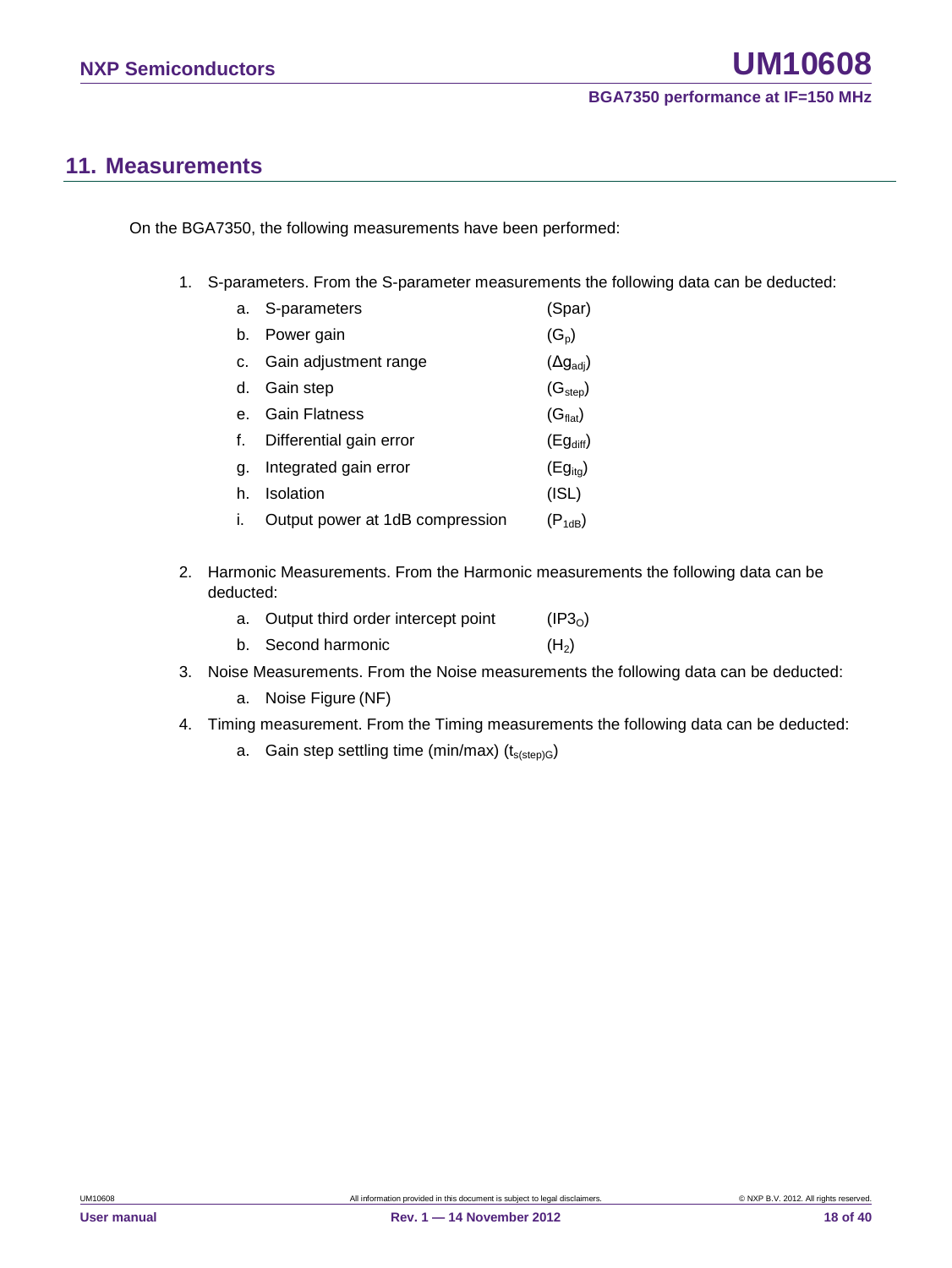#### <span id="page-18-1"></span><span id="page-18-0"></span>**11.1 Measurement definitions**

#### **11.1.1 Differential input and output impedance**

 $|Zi| = |((1+S_{11}(F)) / (1-S_{11}(F)))| * 50Ohm$ , with F = 70MHz ... 220MHz  $|Zo| = |((1+S_{22}(F)) / (1-S_{22}(F)))| * 50Ohm$ , with F = 70MHz ... 220MHz

#### <span id="page-18-2"></span>**11.1.2 Absolute gain accuracy**

Absolute gain accuracy (150Mhz) =  $20\log(|S_{21}(150MHz)|) - 22dB$  (=typical max gain)

#### <span id="page-18-3"></span>**11.1.3 Gain flatness**

Gain flatness (F) = Max (Gain(F +  $\frac{1}{2}$  Fd ... F –  $\frac{1}{2}$  Fd)) – Min (Gain(F +  $\frac{1}{2}$  Fd ... F –  $\frac{1}{2}$  Fd)) with  $Gain(F) = 20*log(|S_{21}(F)|)$ 

#### <span id="page-18-4"></span>**11.1.4 Differential gain errors**

Differential gain error = max  $|$  Gain( x  $)$  – Gain (x-1) –1dB |, with Gain(x) =  $20\log(|S_{21}(x)|)$  measured at 150 MHz and x = gain setting (1...24)

Differential gain error (upper 12dB) =  $|$  Gain( 0 ) – Gain ( 12 ) –12dB |, with  $Gain(x) = 20log(|S_{21}(x)|)$  measured at 150 MHz and  $x = gain$  setting

Differential gain error (full range) =  $|$  Gain( 0 ) – Gain ( 24 ) –24dB |, with  $Gain(x) = 20log(|S_{21}(x)|)$  measured at 150 MHz and  $x = gain$  setting

#### <span id="page-18-5"></span>**11.1.5 Differential phase errors**

Differential phase error (consecutive gain steps) =  $arg(S_{21}(x)) - arg(S_{21}(x-1))$ with  $x =$  gain setting (0...24), measured 150 MHz

Differential phase error (any two steps upper  $12dB$ ) = max(arg( $S_{21}(x;x-12)$ )) –  $min(arg(S_{21}(x; x-12)))$ with  $x =$  gain setting, measured at 150 MHz

Differential phase error (any two steps) =  $max(arg(S_{21}(x))) - min(arg(S_{21}(x)))$ with  $x =$  gain setting (0...24), measured at 150 MHz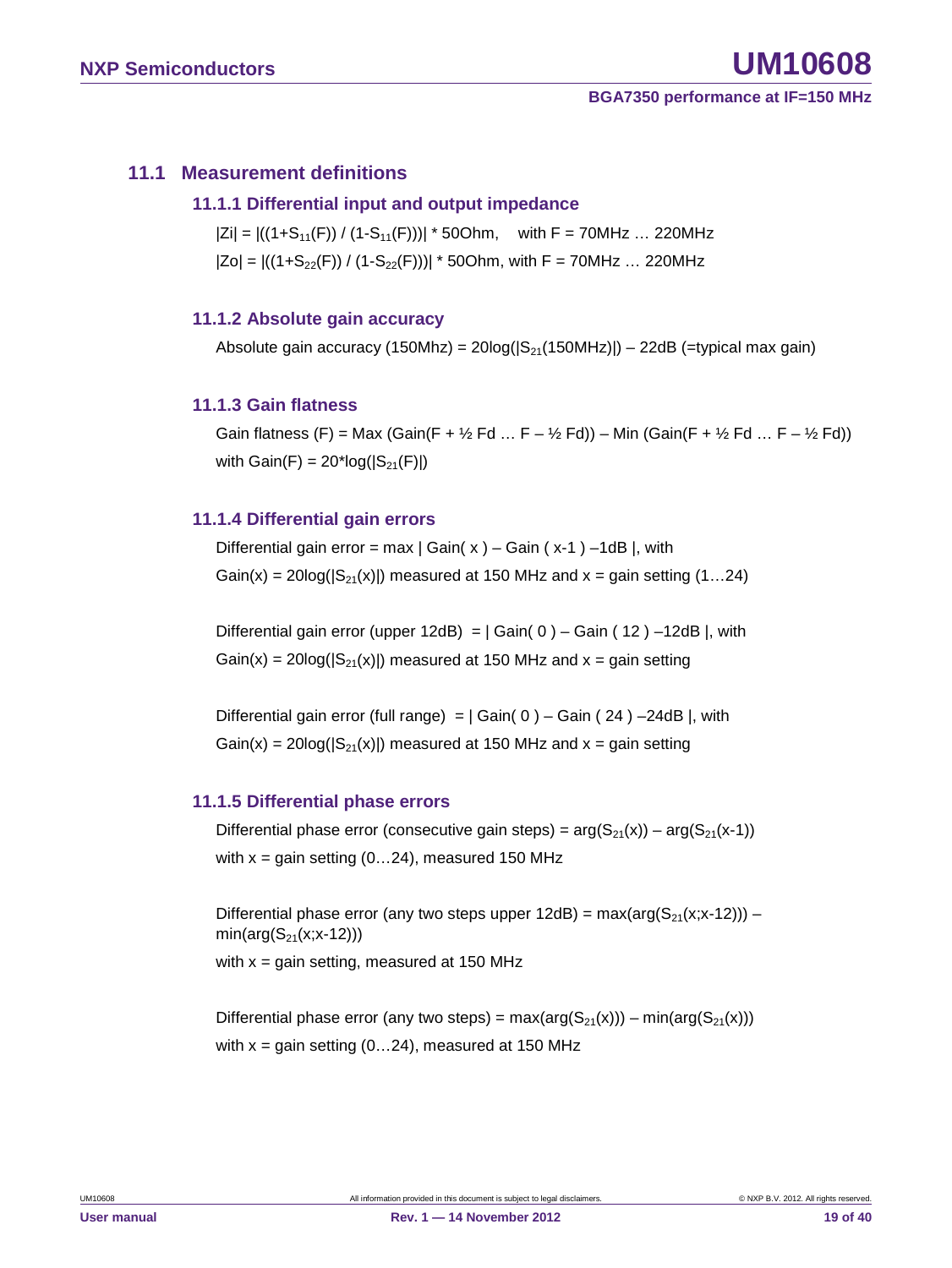#### <span id="page-19-0"></span>**11.1.6 OPI3**

OIP3low = Po(F<sub>1</sub>)+ <sup>1</sup>/<sub>2</sub> (Po(F<sub>1</sub>)-Po(F<sub>1</sub>-2MHz)), with F<sub>1</sub>=150 MHz F<sub>2</sub> = F<sub>1</sub>+2MHz OIP3high = Po( $F_2$ )+  $\frac{1}{2}$  (Po( $F_2$ )-Po( $F_2$ -2MHz)), with  $F_1$ =150 MHz  $F_2 = F_1 + 2M$ Hz OIP3 = Min (OIP3low, OIP3high)

#### <span id="page-19-1"></span>**11.1.7 H2**

 $2^{nd}$  order harm (F) = 20log( $|S21(2<sup>*</sup>F)|$ ) – 20log( $(|S21(F)|)$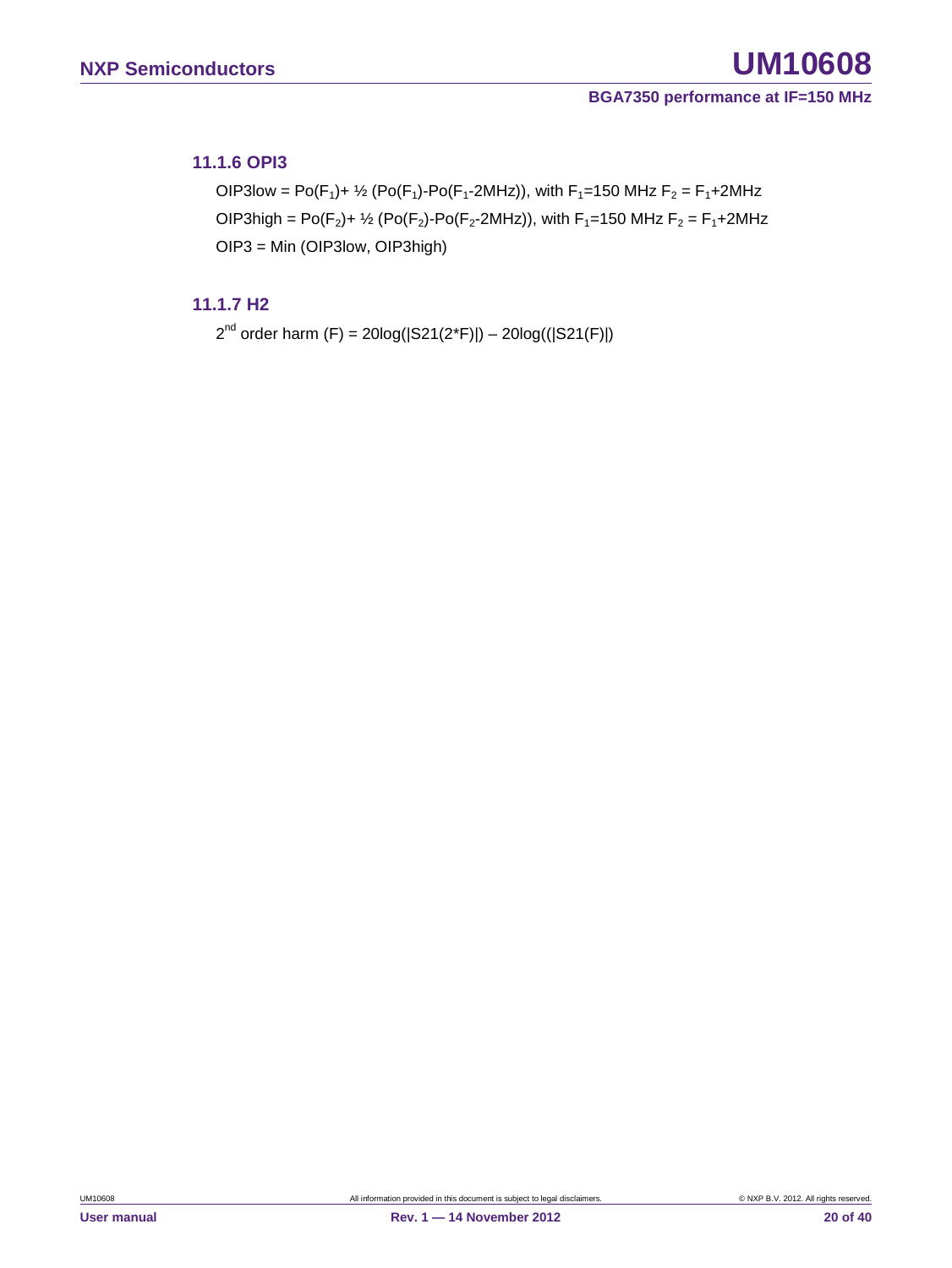#### <span id="page-20-0"></span>**11.2 S-parameter measurements**

The S-parameters (and the above mentioned derivative measurements) are measured with a full two-port calibrated network analyzer; over the frequency range 70 – 220 MHz. Also the output power compression point  $(P_{1dB})$  has been measured with the network analyzer. In the latter case, a calibrated power sweep has been performed, in order to obtain the  $P_{1dB}$ .

All gain and phase measurements have been performed with a constant output power of +5 dBm, meaning that for every 1 dB increase of attenuation, the input power also have to increase by +1 dBm.

The non-used port's of the dual VGA (channel A or B) has been terminated with a 50-Ohm load.

The isolation measurement (ISL) have been performed by injecting the signal to the input of channel A, and measuring the response at the output of channel B (and vice versa), with the remaining input and output terminated with 50 Ohm.

#### <span id="page-20-1"></span>**11.3 Harmonic measurements.**

The harmonic measurements (OIP<sub>2</sub>, OIP<sub>3</sub> and H<sub>2</sub>) have been measured with a set-up, as described in Fig. 8.



Fig. 8 Harmonic measurement set-up

A low-pass filter at the output of the signal generators guaranties suppression of the  $H_2$ generated by the generator itself.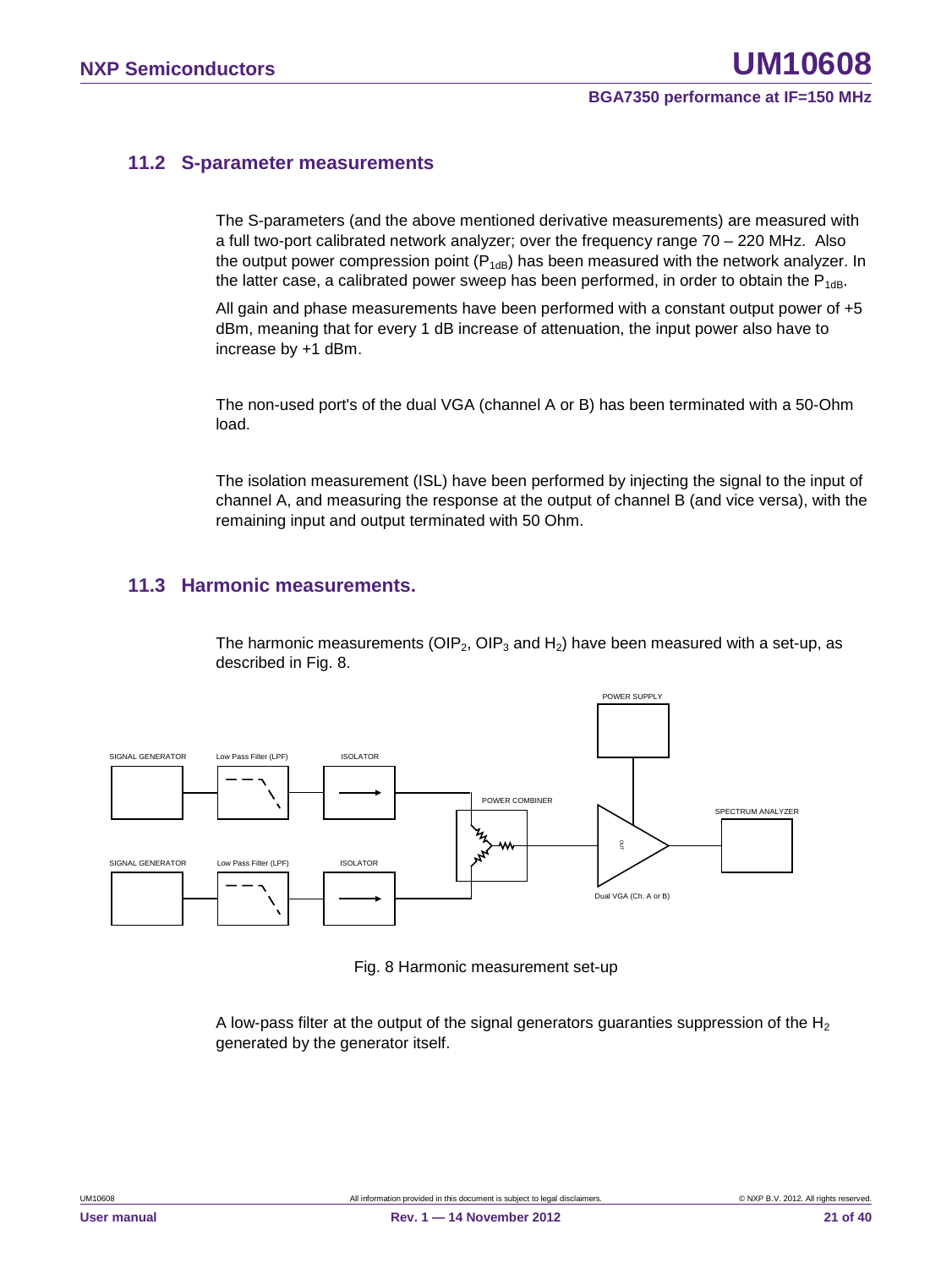#### <span id="page-21-0"></span>**11.4 Noise Figure measurements**

The Noise Figure (NF) has been measured with a noise source (Excess Noise Ratio ENR=15.3 dB), in combination with a spectrum analyzer with a noise measurement option. (See Fig.9)



Fig. 9 Noise Figure Measurements

#### <span id="page-21-1"></span>**11.5 Timing Measurement.**

In order to determine the gain step settling time, the set-up as shown in Fig. 10 has been used. A pulse generator (preferably a pulse generator that can supply the proper logic levels) is connected to the disable/enable pin of the EVB. The input (Pin\_A or Pin\_B) is connected to a signal generator (or network analyzer ) to supply the RF input signal. The response (Pout A or Pout B) is measured with a digital sampling scope, triggered by the pulse generator. The 50-Ohm input of the sampling scope is used, in order to terminate the output of the dual VGA properly.

With the pulse generator, the gain settings are switch from minimum (00000) to maximum (11000) attenuation.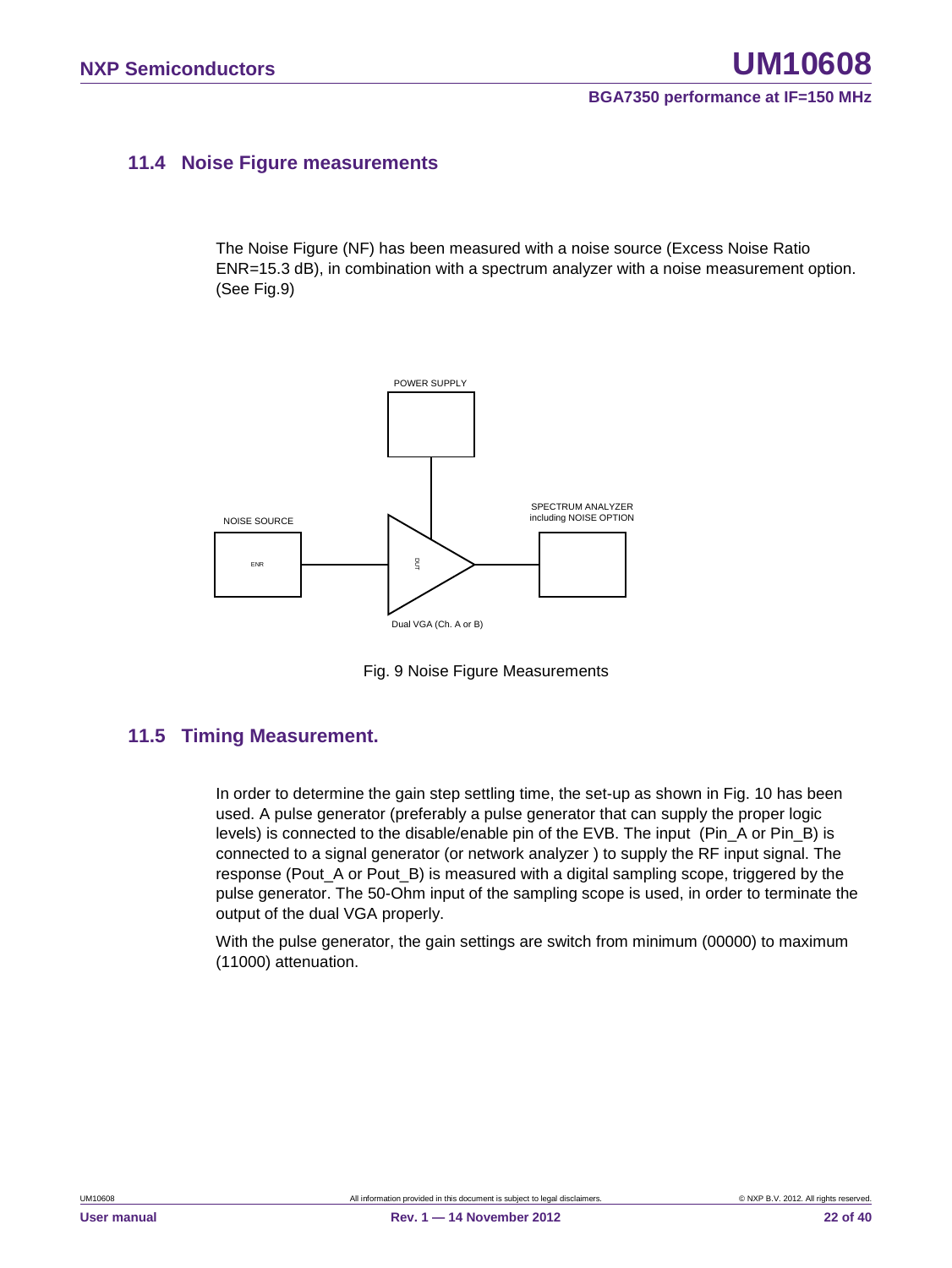



#### <span id="page-22-0"></span>**11.6 Measurement results**

The section following below shows performance measurements of the BGA7350 EVB in singleended operations.

The EVB has been measured under the following conditions:

- Measurement data corrected for input-and output transformer losses
- − Input transformer; losses 0.55 dB, transformer ratio 1:3
- − Output transformer; losses 0.6 dB, transformer ratio 1:4
- EVB optimized for 150 MHz operation (other frequency ranges can be easily optimized by changing L1 .. L4, see also circuit diagram.
- 5V supply
-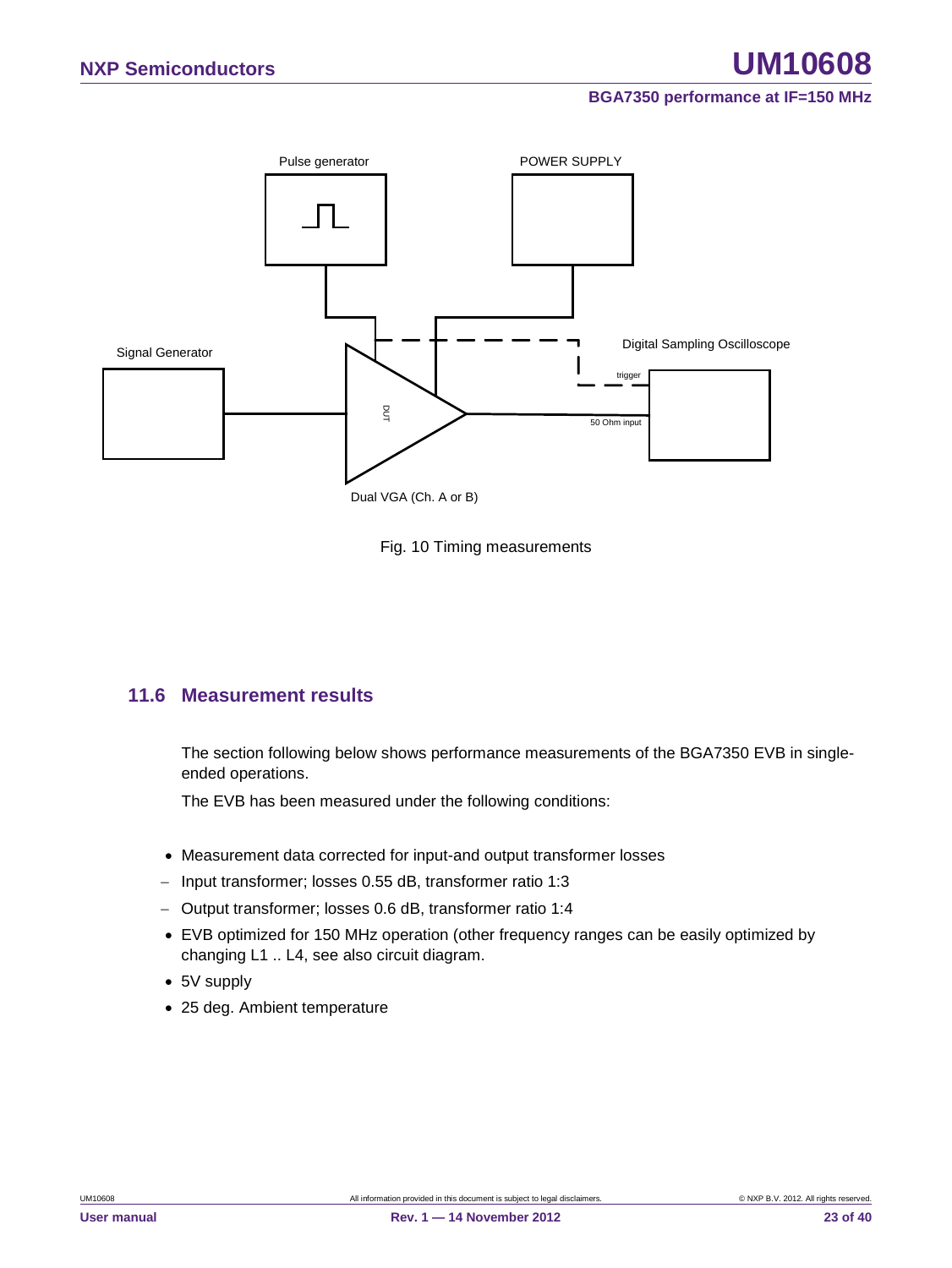#### **BGA7350 performance at IF=150 MHz**

#### **11.6.1 Gain as function of frequency and attenuator range**

<span id="page-23-0"></span>

#### 20log(|S21|), Pout=5dBm@150MHz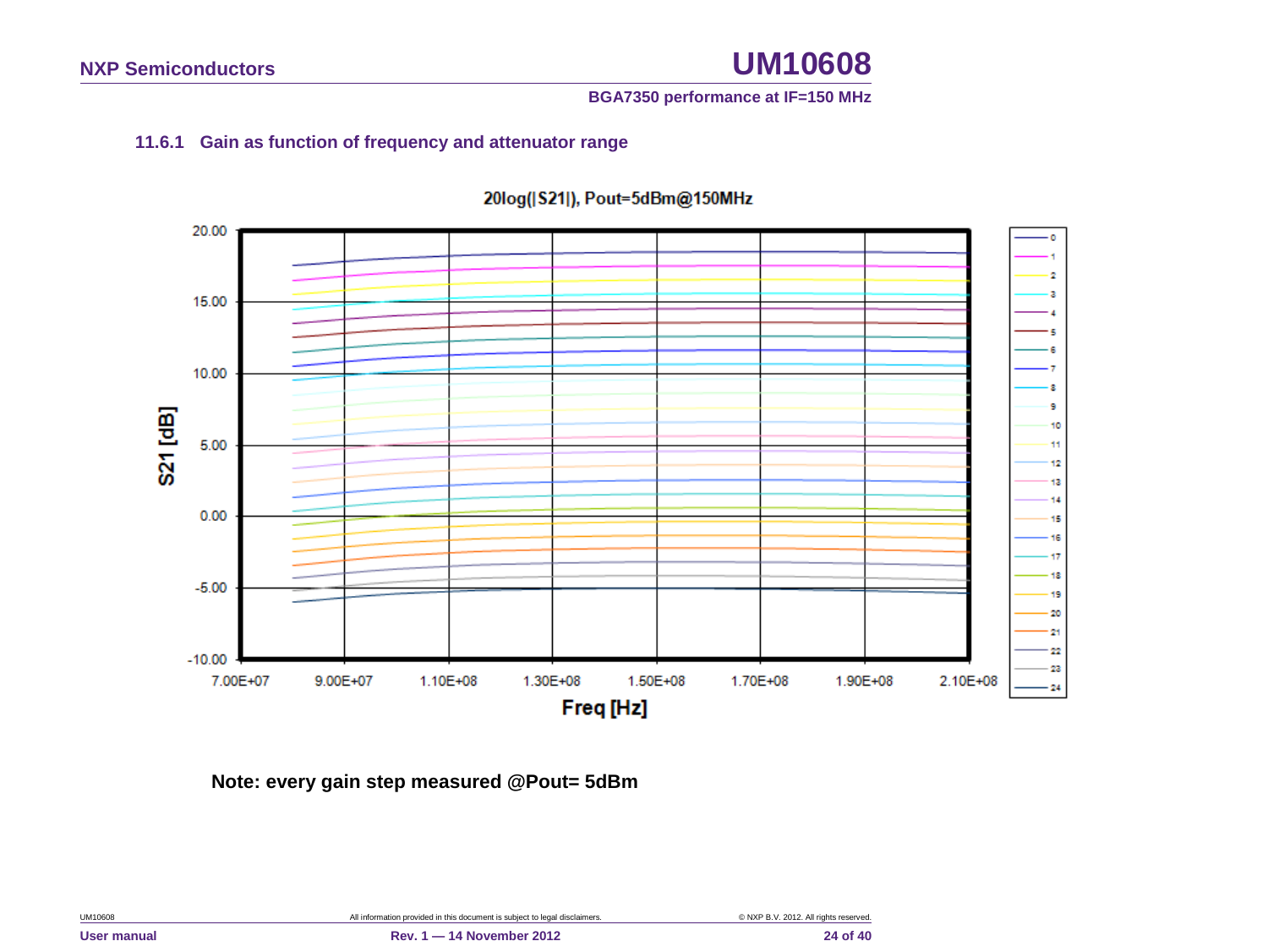#### **BGA7350 performance at IF=150 MHz**

#### **11.6.2 Phase of S21 as function of frequency and attenuator range**

<span id="page-24-0"></span>

arg(S21), Pout=5dBm@150MHz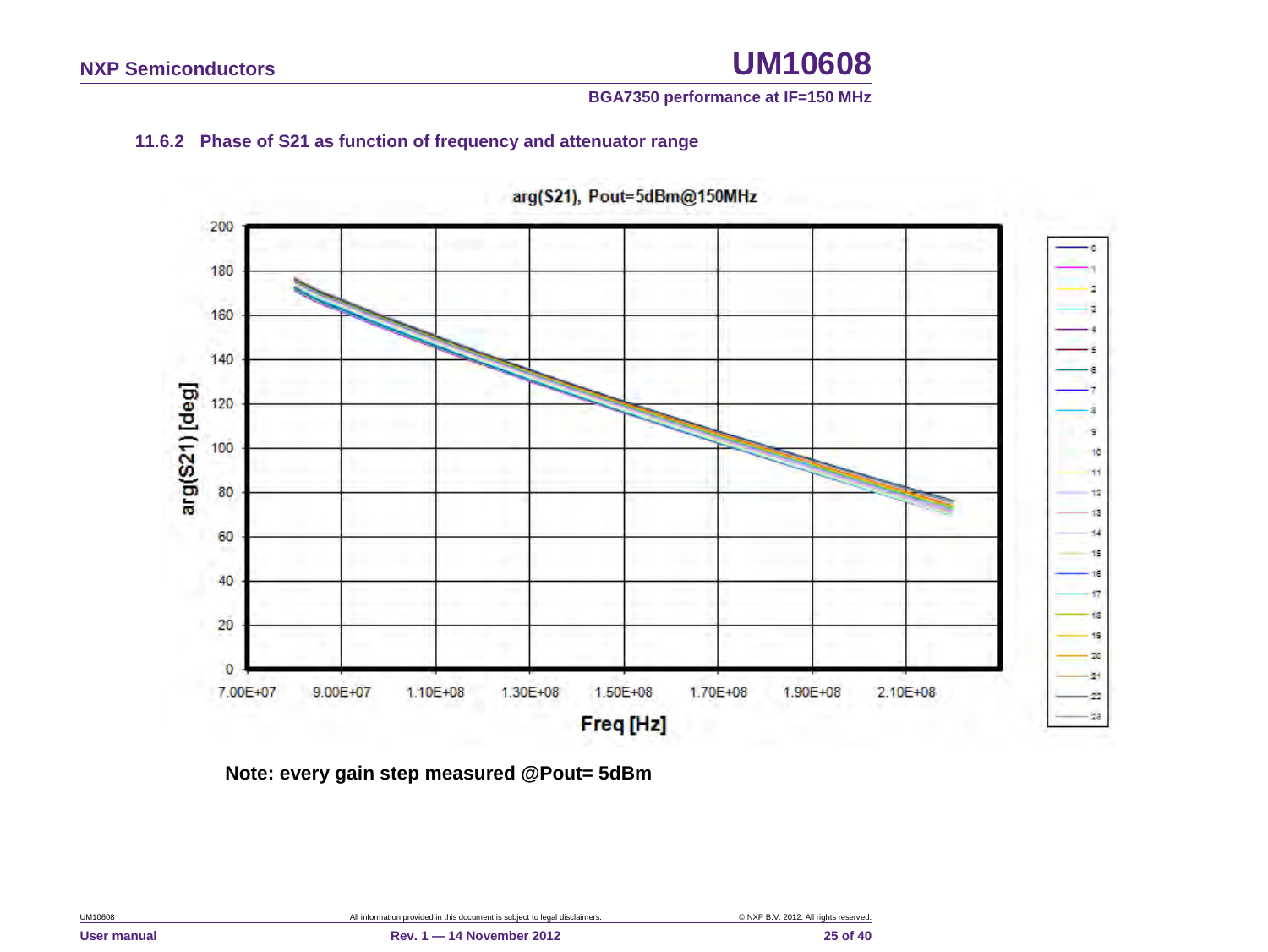#### **BGA7350 performance at IF=150 MHz**

#### **11.6.3 S-parameters; S12**

<span id="page-25-0"></span>

20log([S12]), Pout=5dBm@150MHz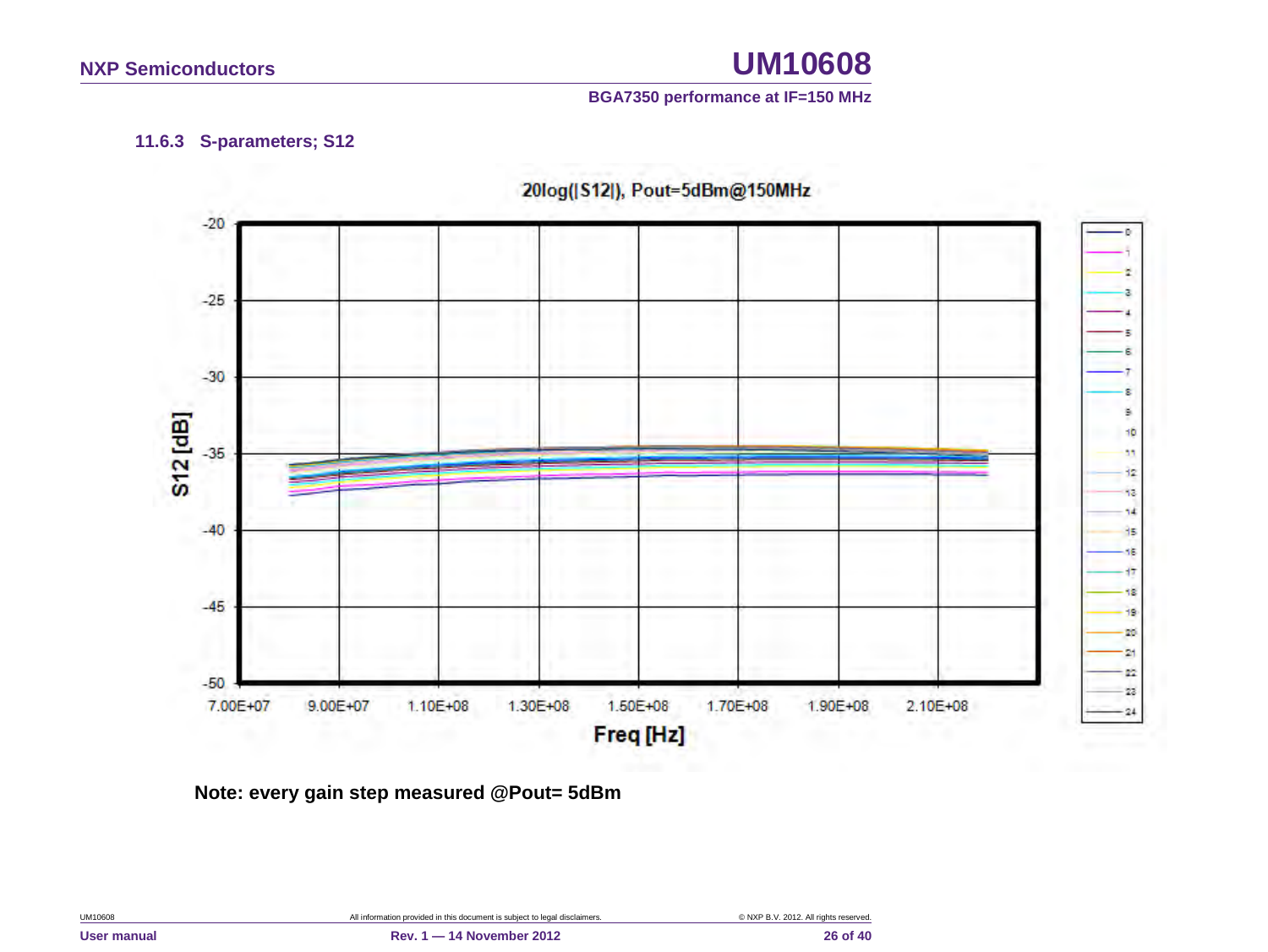#### **BGA7350 performance at IF=150 MHz**

#### **11.6.4 S-parameters; S11**

<span id="page-26-0"></span>

20log(|S11|), Pout=5dBm@150MHz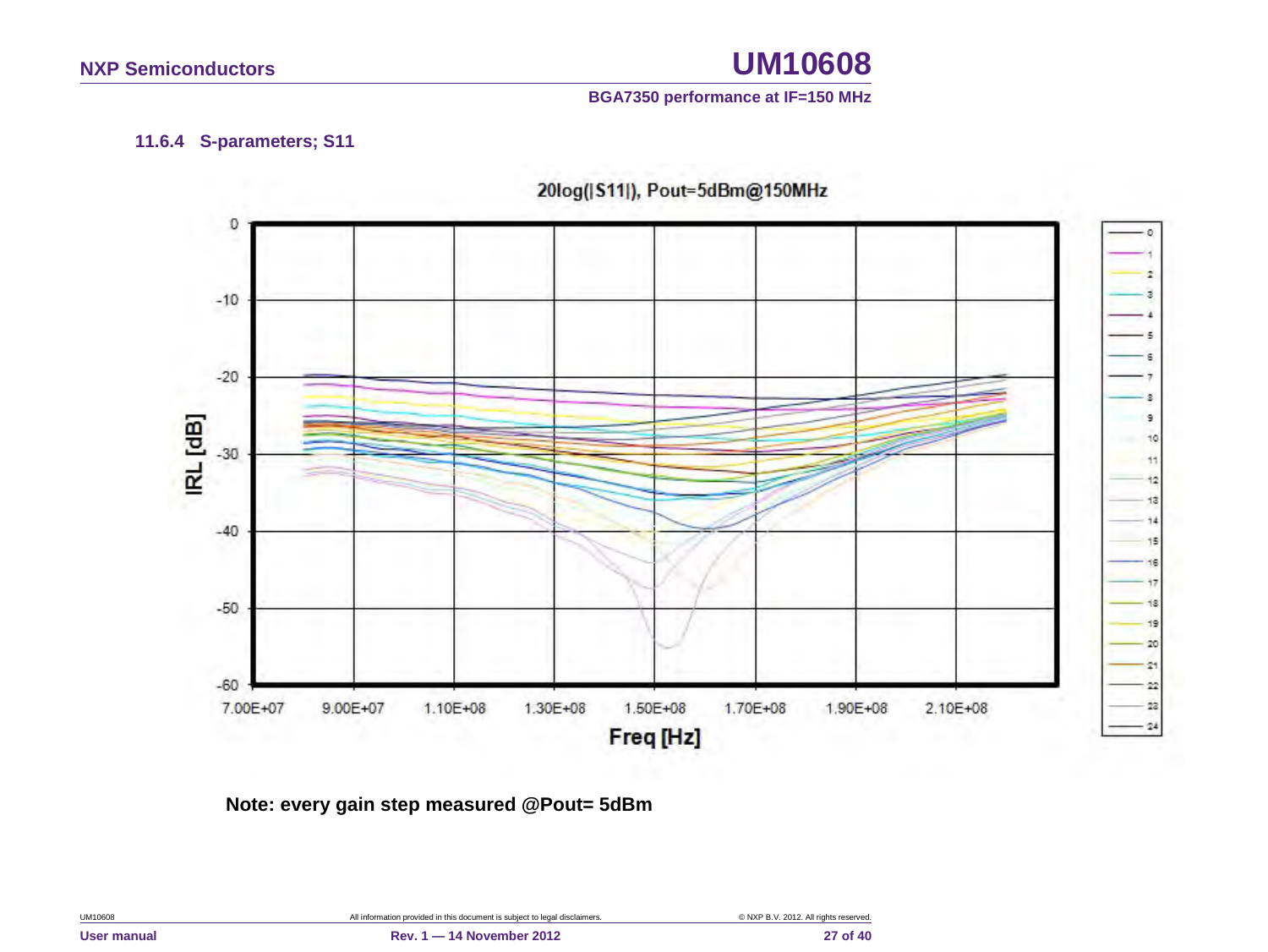#### **BGA7350 performance at IF=150 MHz**

#### **11.6.5 S-parameters; S22**

<span id="page-27-0"></span>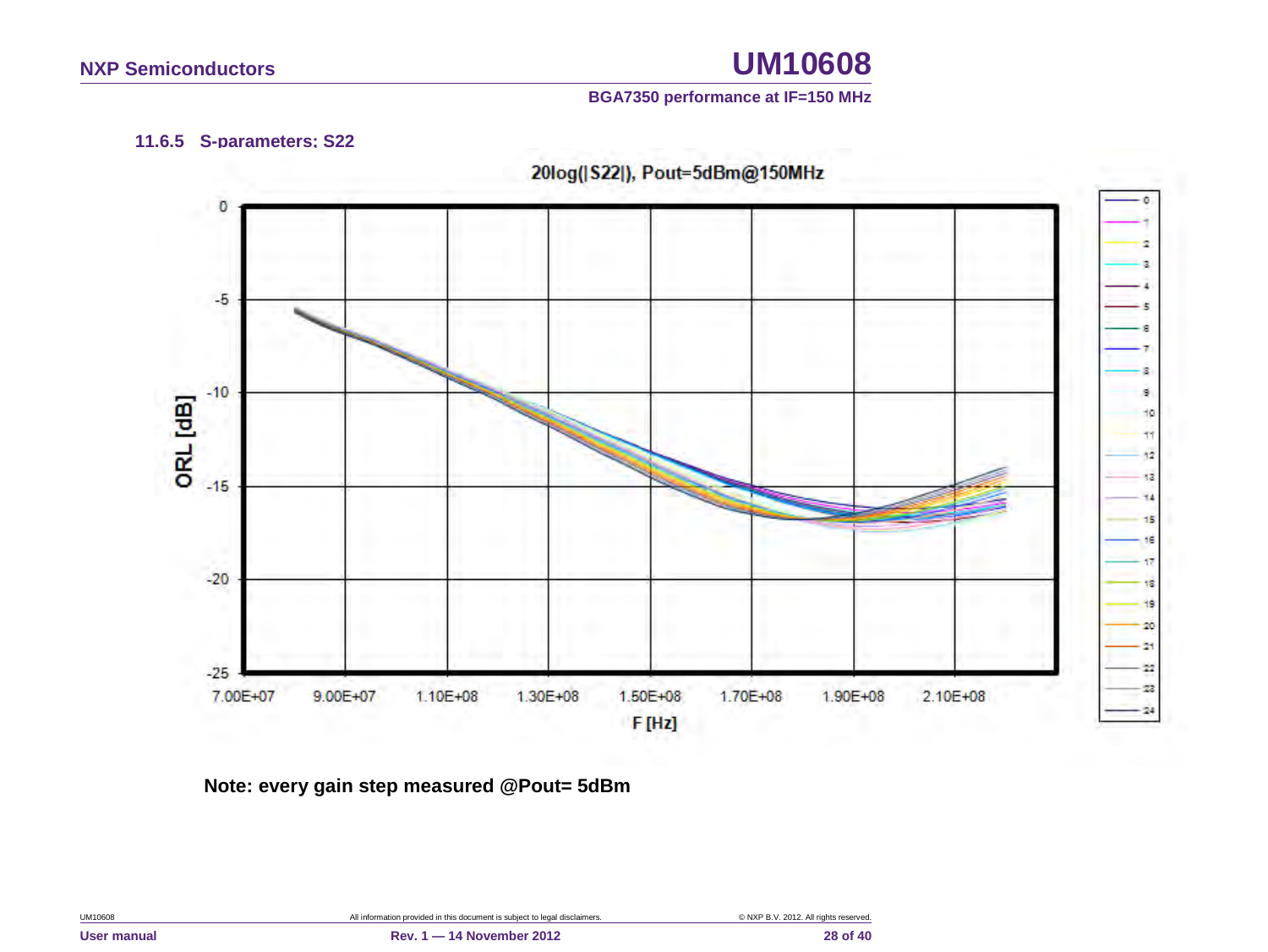#### **BGA7350 performance at IF=150 MHz**

#### **11.6.6 P1dB over first 5 gain steps**

<span id="page-28-0"></span>

P1dB over the first 5 gain steps Freq=150 MHz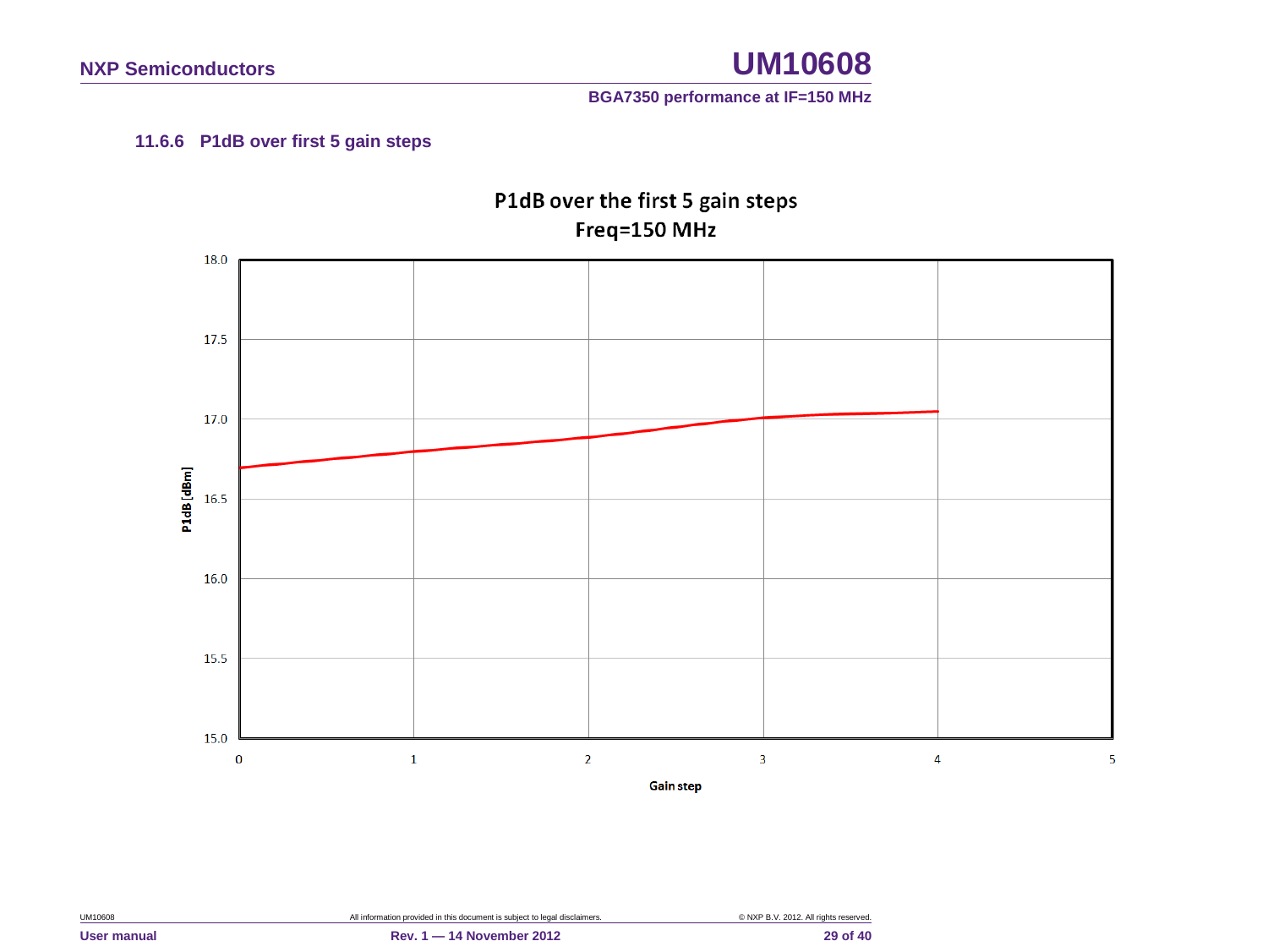#### **BGA7350 performance at IF=150 MHz**

#### **11.6.7 Gain Flatness @maximum gain**

<span id="page-29-0"></span>

∆Gp=0.04 dB over operating frequency band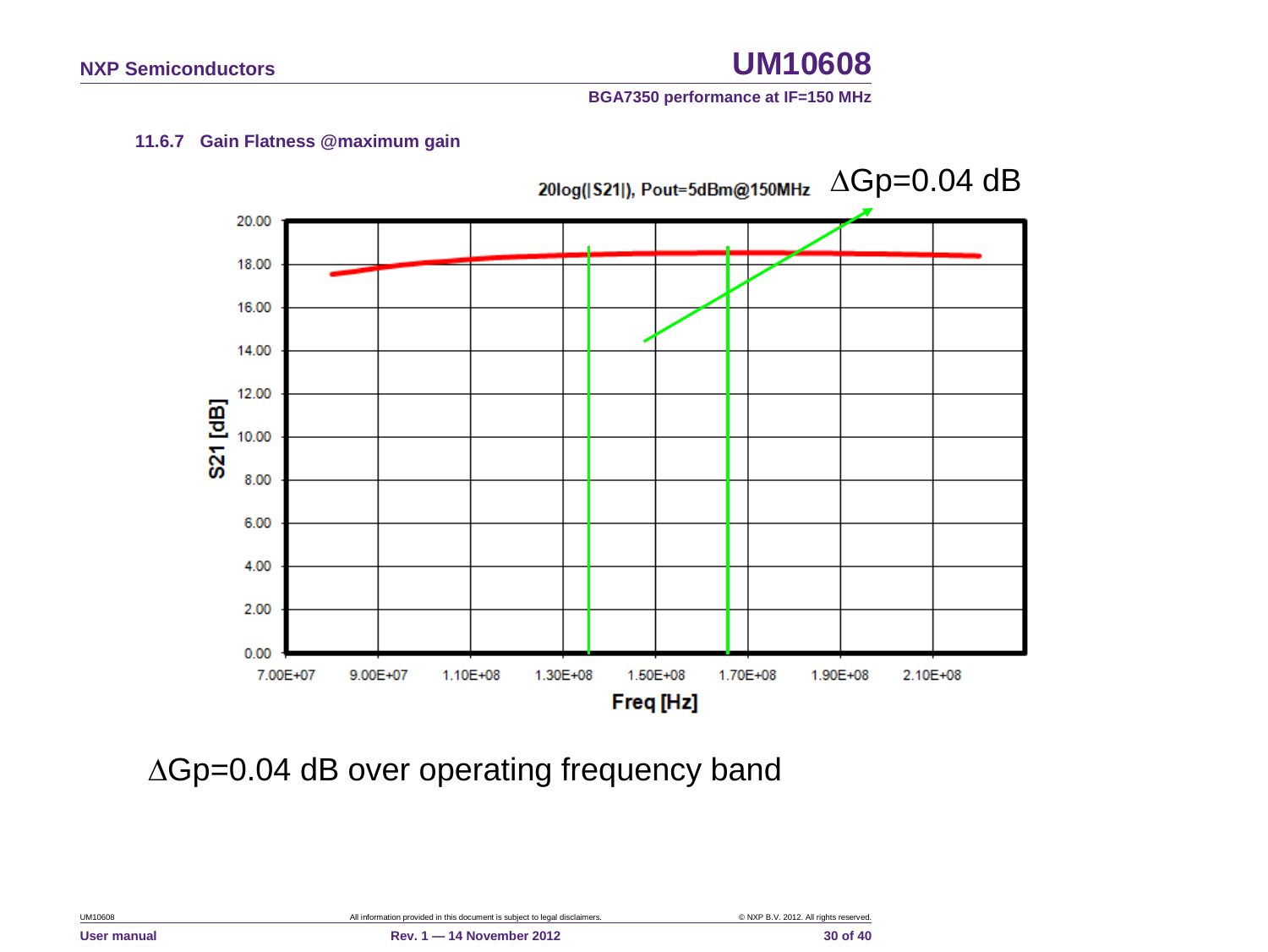**BGA7350 performance at IF=150 MHz**

#### **11.6.8 Noise Figure versus gain settings**

<span id="page-30-0"></span>

Fmin=6.2 dB (@minimum attenuation, noise step = 0.8dB/dB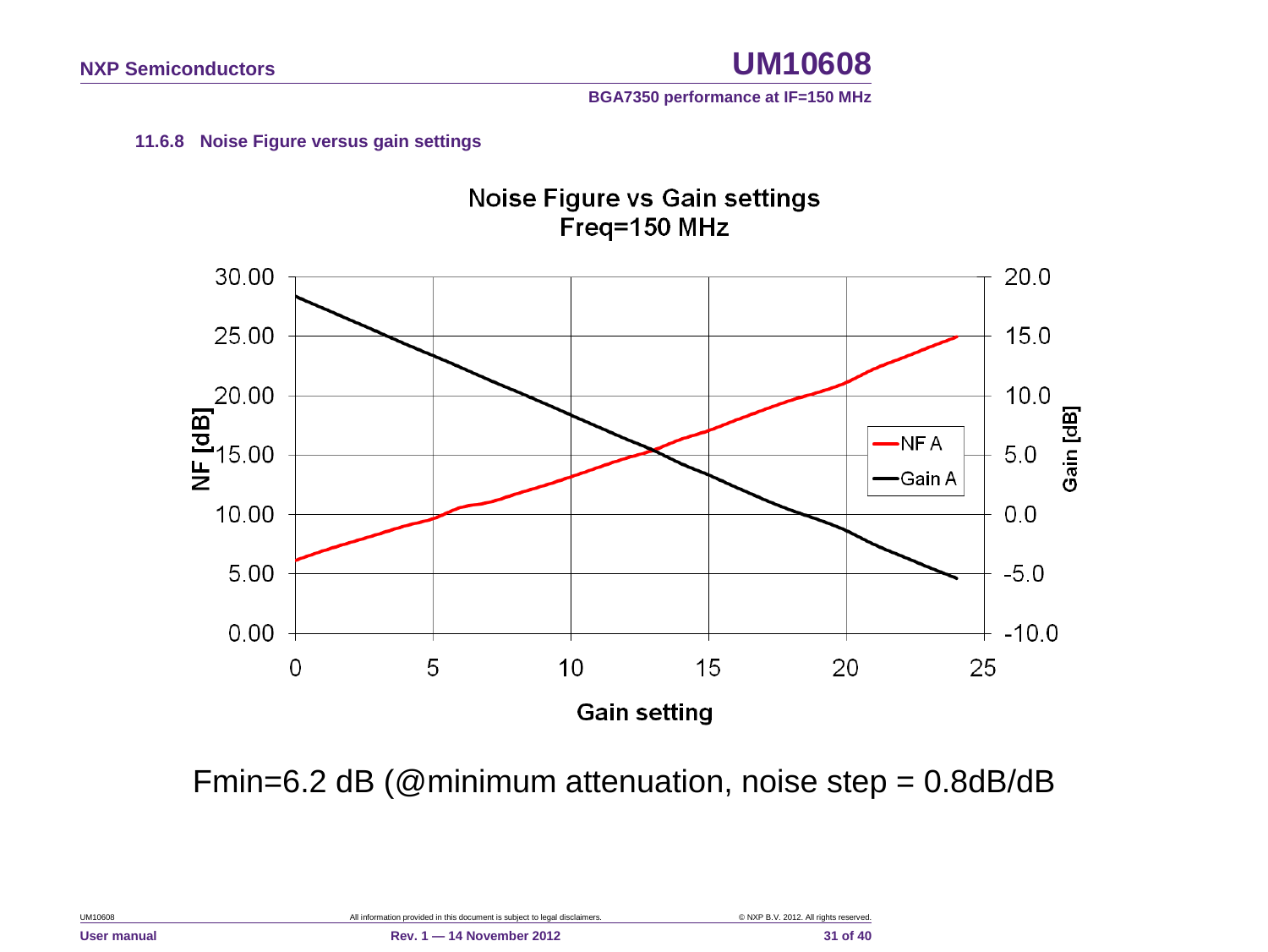#### **BGA7350 performance at IF=150 MHz**

#### **11.6.9 Harmonic Distortion (HD2) versus gain steps**

<span id="page-31-0"></span>

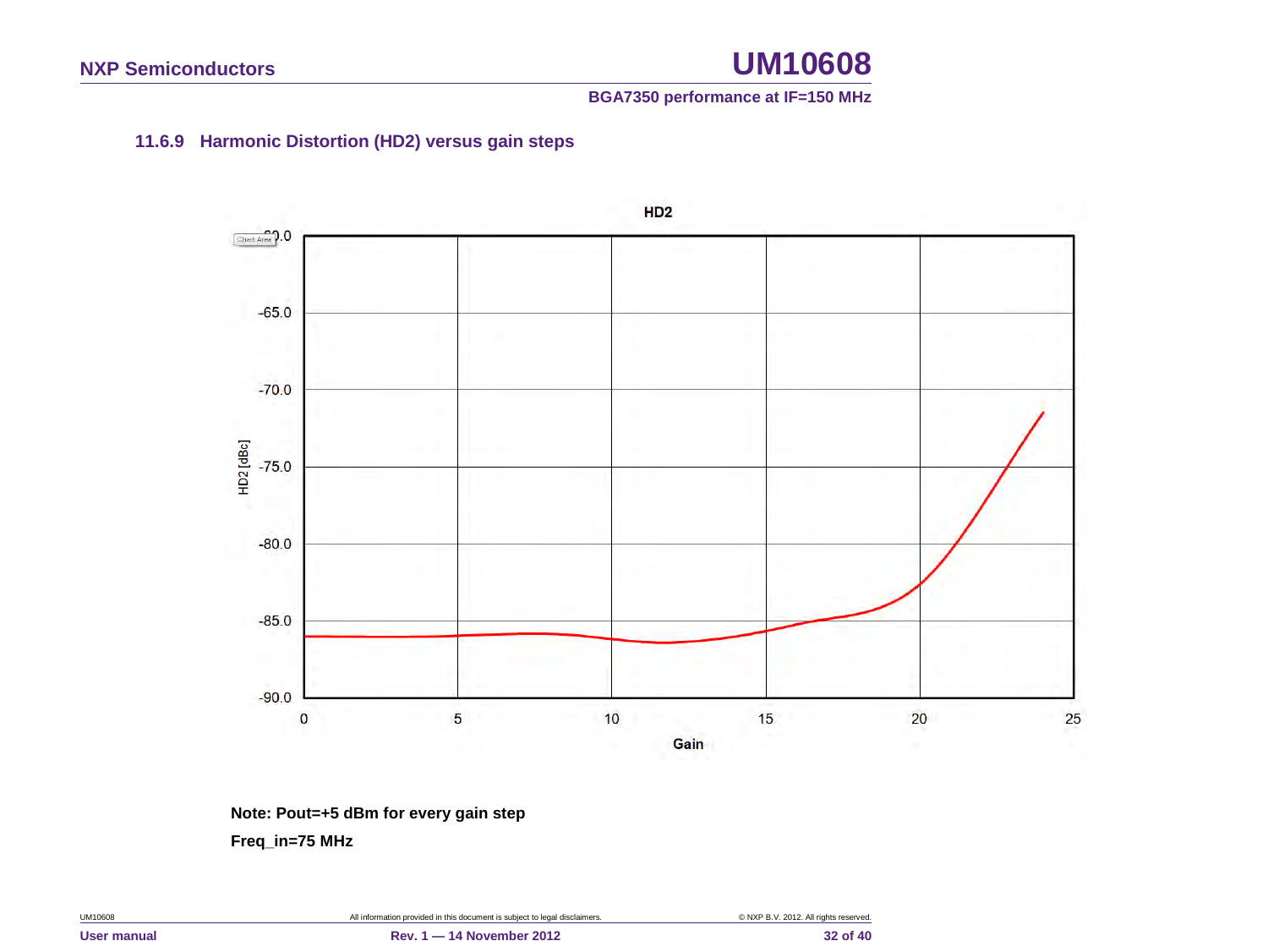**BGA7350 performance at IF=150 MHz**

#### **11.6.10 OIP3 over first 5 gain steps**



<span id="page-32-0"></span>

**Note: Pout per tone =+2 dBm Freq1=150 MHz ; Freq2= 152 MHz**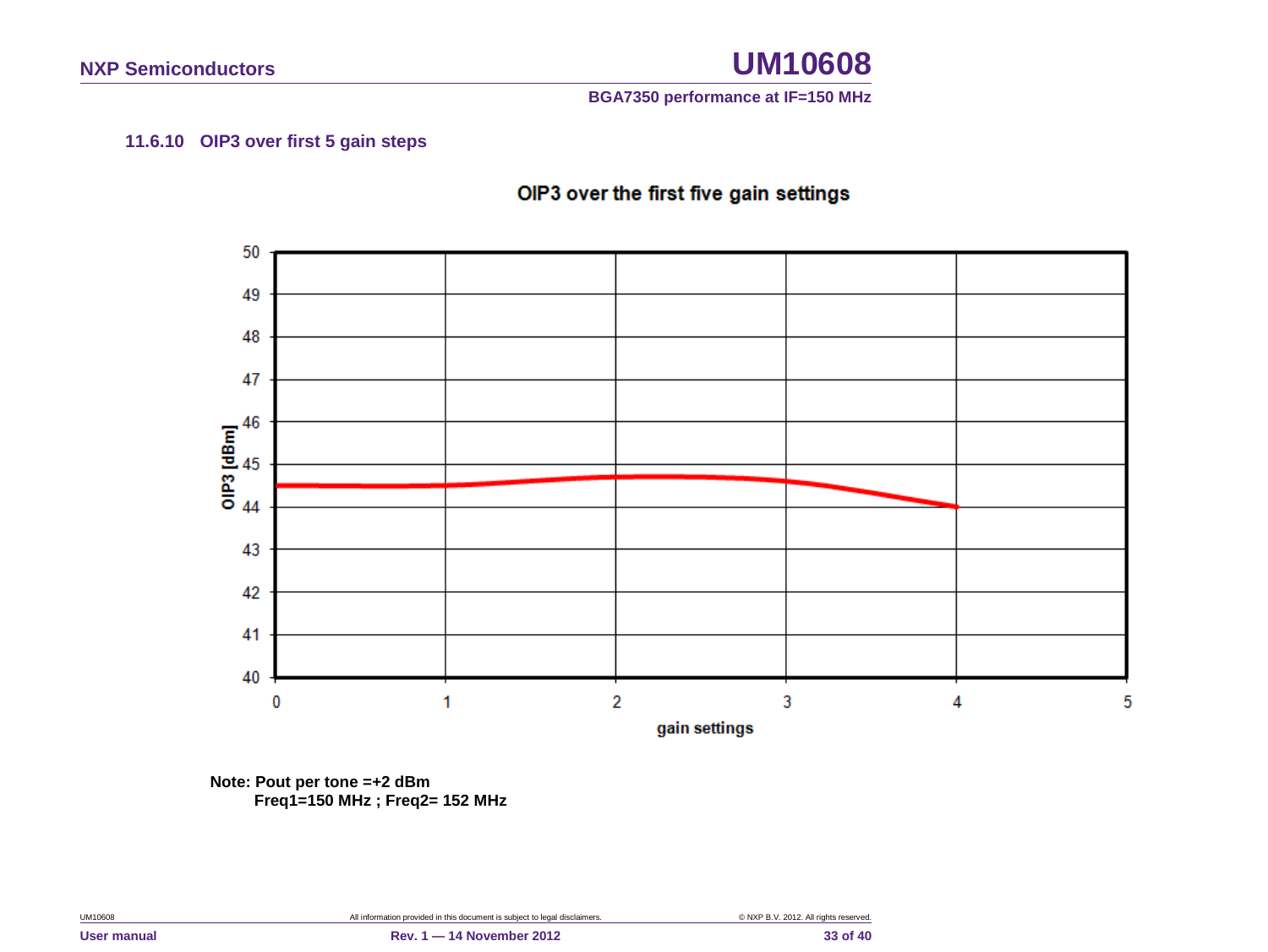#### **BGA7350 performance at IF=150 MHz**

#### **11.6.11 Summary of the gain errors**

| <b>Measurement</b>                                 | Unit | <b>Value</b> | <b>Conditions</b>                                       |
|----------------------------------------------------|------|--------------|---------------------------------------------------------|
| Temperature                                        | C    | 25 deg       |                                                         |
| Power supply voltage                               | ν    | 5            | Definition                                              |
| Power supply current                               | mA   | 122.3        | Maximum supply current for all gain steps               |
| Standby current                                    | mA   | 2.61         | Maximum standby current (for all gain steps)            |
| Absolute gain                                      | dB   | 18.61        | Gain measured at F=140MHz, imcluding transformer losses |
| Differential gain error per 1dB consecutive steps  | dB   | 0.10         | Measured at F=150MHz                                    |
| Integrated gain error upper 12dB                   | dB   | 0.05         | Measured at $F = 150MHz$                                |
| Integrated gain error full range                   | dB   | $-0.18$      | Measured at F=150MHz                                    |
| Gain flatness over 30MHz bandwidth at maximum gain | dВ   | 0.04         | pk-pk over 30MHz bandwidth at gain=0                    |
| Gain flatness over 30MHz bandwidth at minimum gain | dB   | 0.08         | pk-pk over 30MHz bandwidth at gain=24                   |
| Maximum gain flatness over 30MHz                   | dB   | 0.03         | Maximum flatness over 30MHz for all gain steps          |
| Minimum gain flatness over 30MHz                   | dВ   | 0.16         | Minimum flatness over 30MHz for all gain steps          |

#### <span id="page-33-0"></span>**11.6.12 Isolation (between channel A and channel B)**

| Gain settings @170 MHz | isolation [dB] |
|------------------------|----------------|
| mın                    | $-59.8$        |
| max                    | -60            |

Measured @Pout=5dBm for both min and max gain

#### **11.6.13 Impedance summary**

<span id="page-33-1"></span>

| <b>Measurement</b>                             | Unit         | <b>Value</b> | <b>Conditions</b>                                                        |
|------------------------------------------------|--------------|--------------|--------------------------------------------------------------------------|
| Maximum input impedance (BW=30 all gainsteps)  | <b>IOhml</b> | 54.5         | Maximum absolute value measured over 30MHz bandwidth, for all gain steps |
| Minimum input impedance (BW=30 all gainsteps)  | <b>IOhml</b> | 45.4         | Minimum absolute value measured over 30MHz bandwidth, for all gain steps |
| Maximum output impedance (BW=30 all gainsteps) | <b>IOhml</b> | 53.6         | Maximum absolute value measured over 30MHz bandwidth, for all gain steps |
| Minimum output impedance (BW=30 all gainsteps) | <b>IOhml</b> | 45.5         | Minimum absolute value measured over 30MHz bandwidth, for all gain steps |
| Maximum input impedance (BW=30 all gainsteps)  | Ohm          | 54.3         | Maximum real value measured over 30MHz bandwidth, for all gain steps     |
| Minimum input impedance (BW=30 all gainsteps)  | Ohm          | 45.3         | Minimum real value measured over 30MHz bandwidth, for all gain steps     |
| Maximum output impedance (BW=30 all gainsteps) | Ohm          | 49.5         | Maximum real value measured over 30MHz bandwidth, for all gain steps     |
| Minimum output impedance (BW=30 all gainsteps) | Ohm          | 44.5         | Minimum real value measured over 30MHz bandwidth, for all gain steps     |

<span id="page-33-2"></span>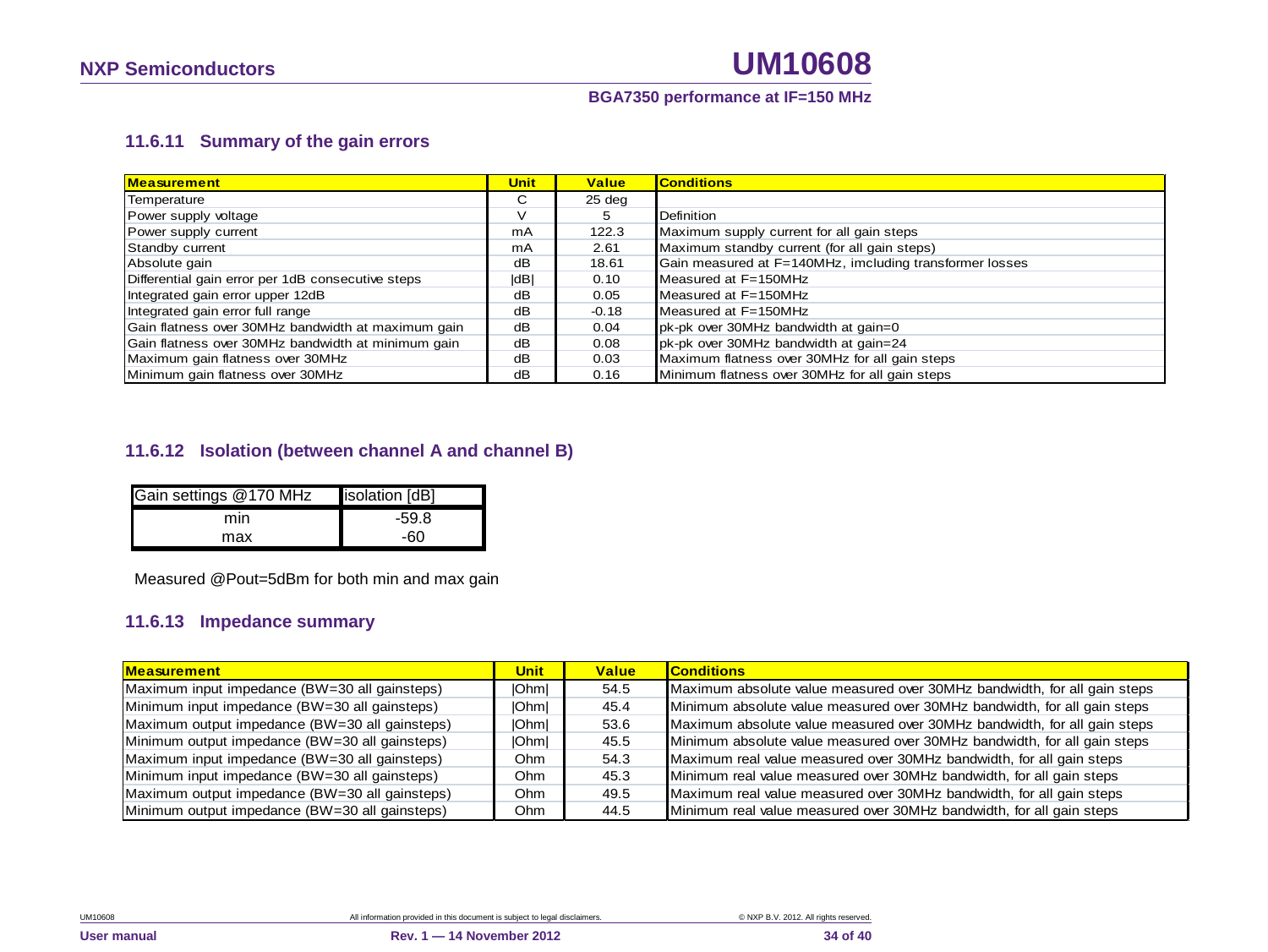#### **BGA7350 performance at IF=150 MHz**

### **12. Balun Characterization**

In order to determine the BGA7350 performance only, the input-and output balun characteristics (losses) must be determined for correction. This has been done by measuring the baluns (both input and output) back-to-back, and assuming that both transformers are identical, the measured losses can be divided by two, to determine the losses per balun.

The measurements have been performed on the (calibration) boards, as described below)

#### <span id="page-34-1"></span><span id="page-34-0"></span>**12.1 Calibration EVB schematics**

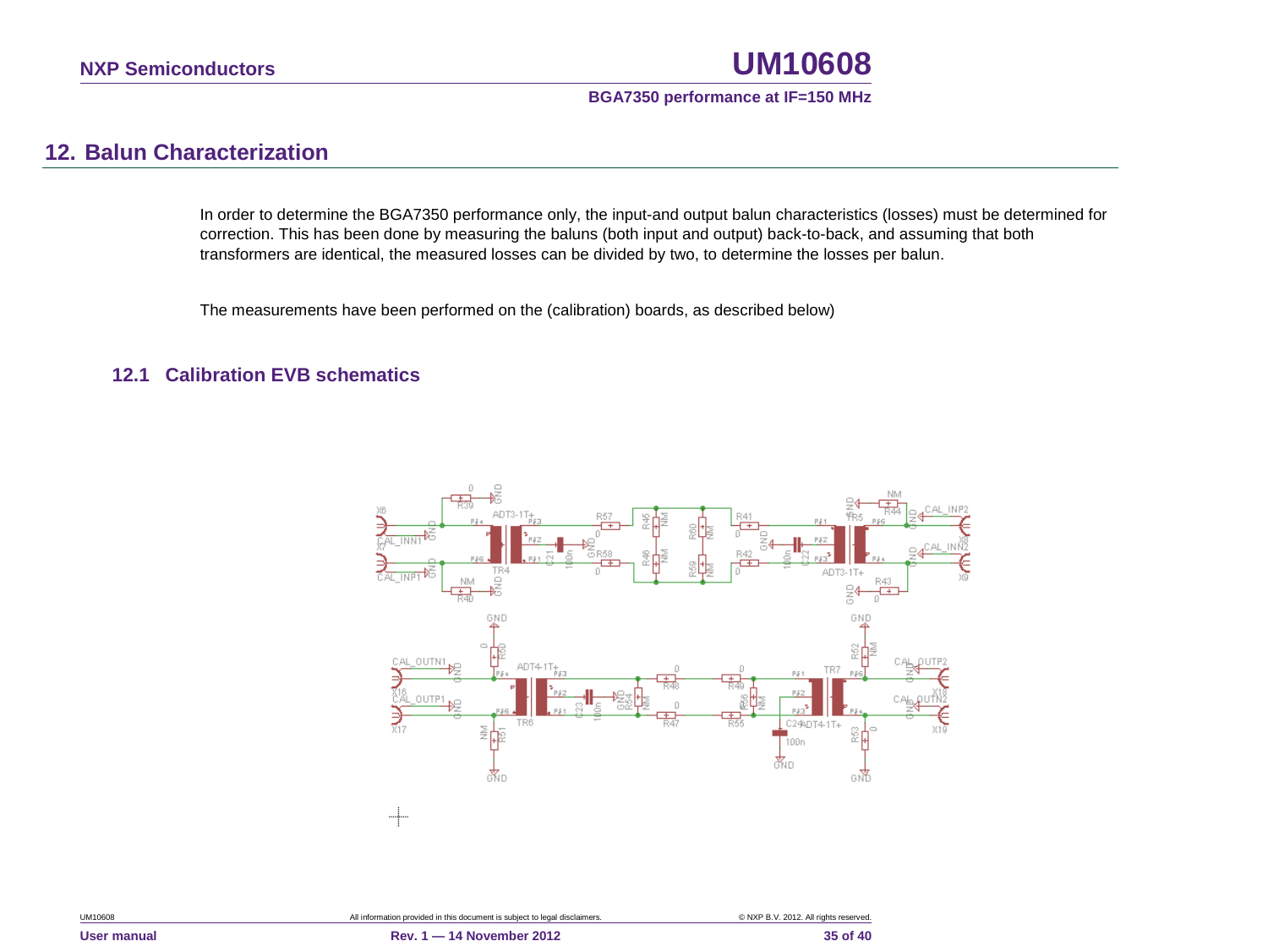**BGA7350 performance at IF=150 MHz**

### **12.2 Calibration EVB layout**

<span id="page-35-0"></span>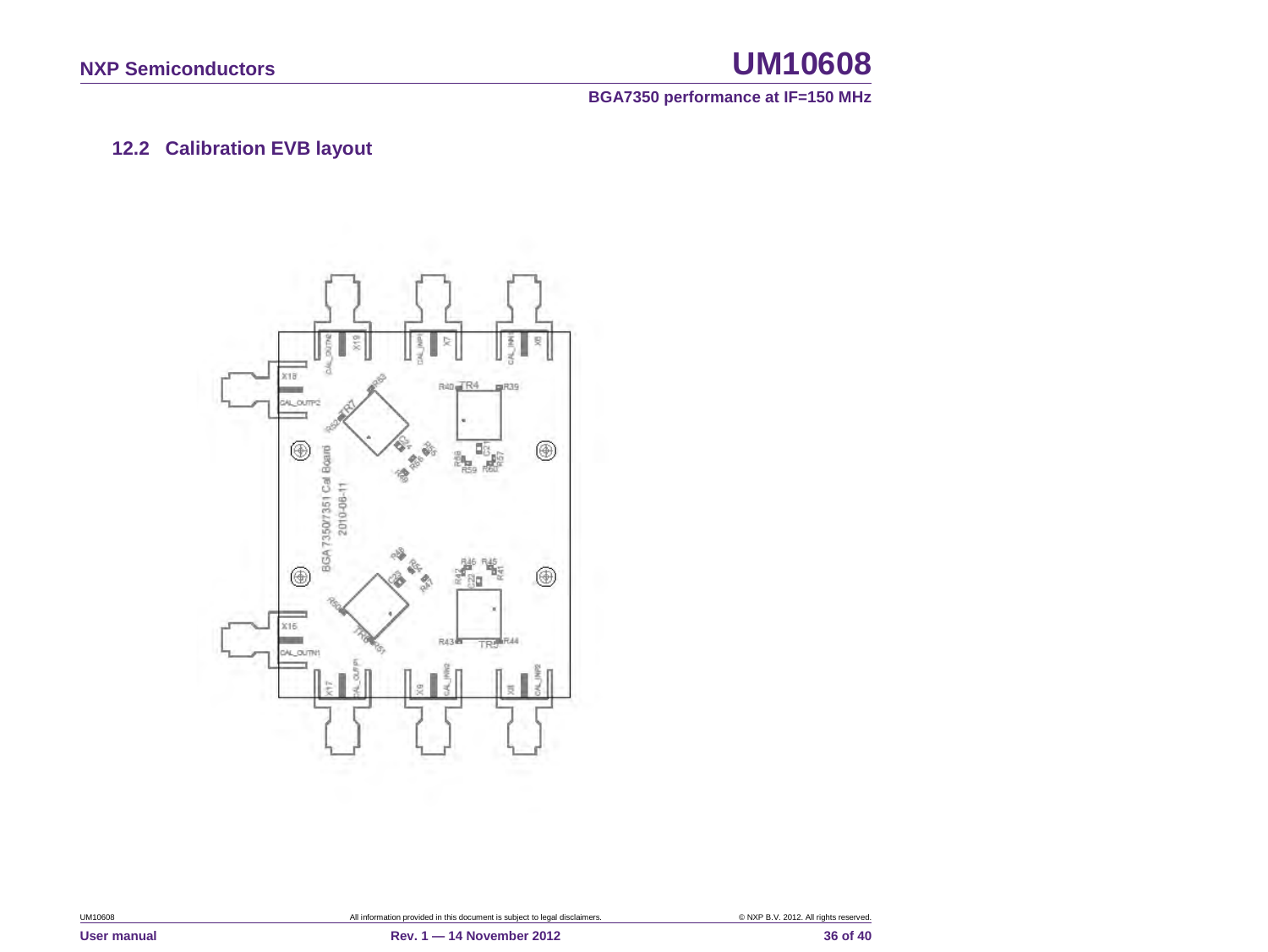#### **BGA7350 performance at IF=150 MHz**

### **12.3 Calibration EVB picture**

<span id="page-36-0"></span>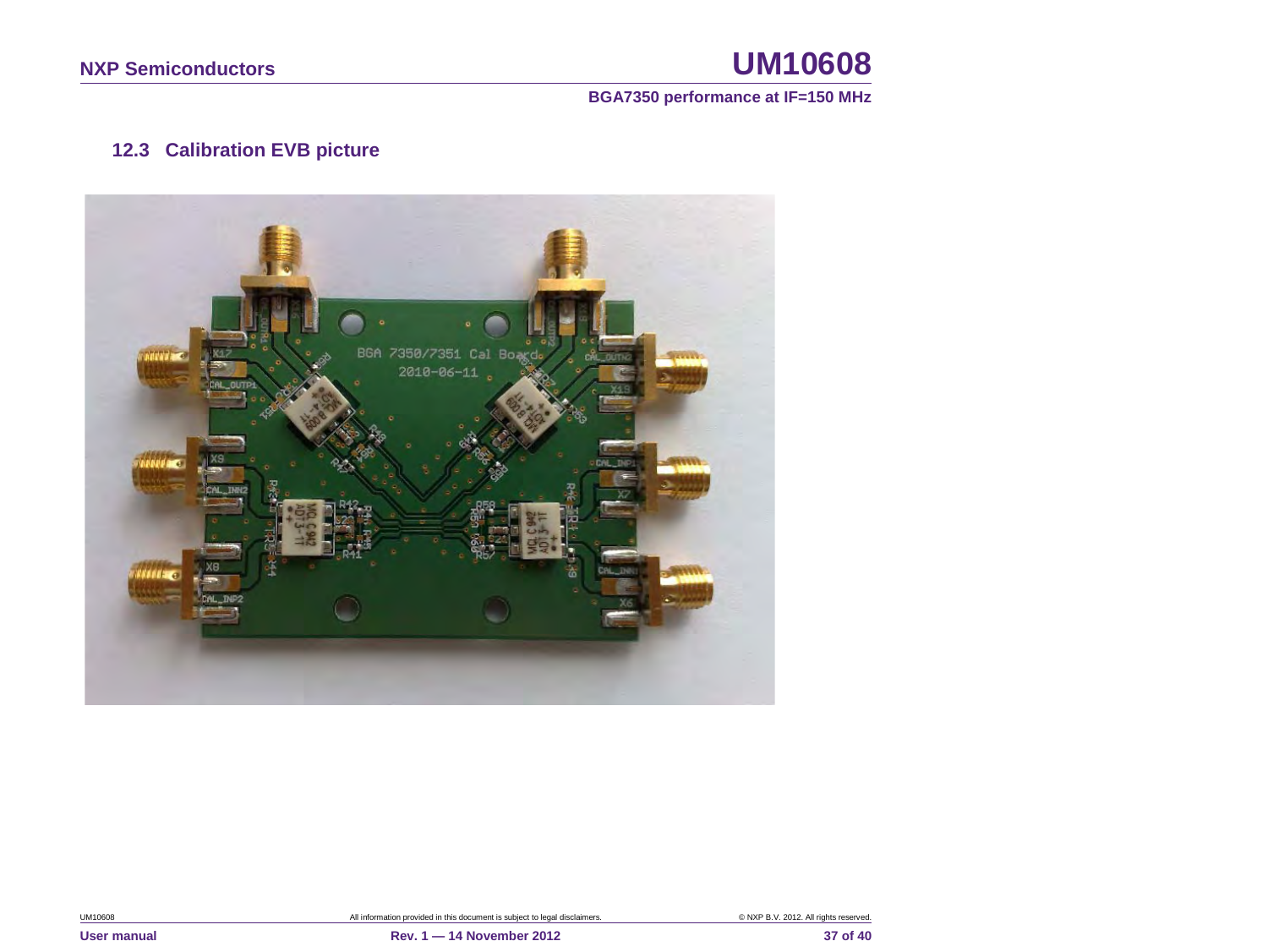#### **BGA7350 performance at IF=150 MHz**

#### **12.4 Calibration measurement results**



<span id="page-37-0"></span>The losses of the input balun is about 0.55 dB The losses of the output balun is about 0.6 dB



Input Balun, back-to-back **Input Balun**, back-to back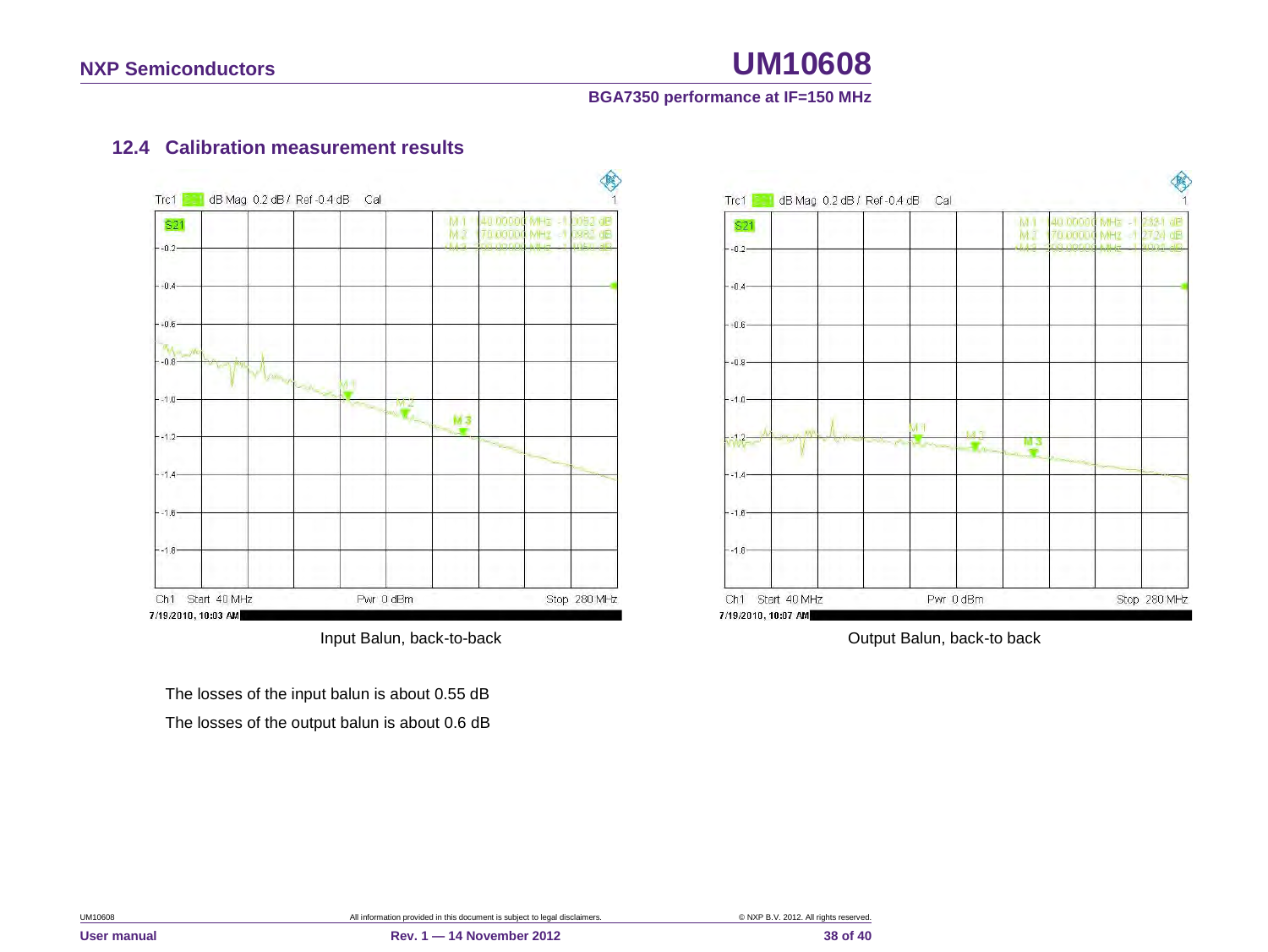### <span id="page-38-0"></span>**13. Legal information**

#### <span id="page-38-1"></span>**13.1 Definitions**

**Draft —** The document is a draft version only. The content is still under internal review and subject to formal approval, which may result in modifications or additions. NXP Semiconductors does not give any representations or warranties as to the accuracy or completeness of information included herein and shall have no liability for the consequences of use of such information.

#### <span id="page-38-2"></span>**13.2 Disclaimers**

**Limited warranty and liability —** Information in this document is believed to be accurate and reliable. However, NXP Semiconductors does not give any representations or warranties, expressed or implied, as to the accuracy or completeness of such information and shall have no liability for the consequences of use of such information.

In no event shall NXP Semiconductors be liable for any indirect, incidental, punitive, special or consequential damages (including - without limitation lost profits, lost savings, business interruption, costs related to the removal or replacement of any products or rework charges) whether or not such damages are based on tort (including negligence), warranty, breach of contract or any other legal theory.

Notwithstanding any damages that customer might incur for any reason whatsoever, NXP Semiconductors' aggregate and cumulative liability towards customer for the products described herein shall be limited in accordance with the Terms and conditions of commercial sale of NXP Semiconductors.

**Right to make changes —** NXP Semiconductors reserves the right to make changes to information published in this document, including without limitation specifications and product descriptions, at any time and without notice. This document supersedes and replaces all information supplied prior to the publication hereof.

**Suitability for use —** NXP Semiconductors products are not designed, authorized or warranted to be suitable for use in life support, life-critical or safety-critical systems or equipment, nor in applications where failure or malfunction of an NXP Semiconductors product can reasonably be expected to result in personal injury, death or severe property or environmental damage. NXP Semiconductors accepts no liability for inclusion and/or use of NXP Semiconductors products in such equipment or applications and therefore such inclusion and/or use is at the customer's own risk.

**Applications —** Applications that are described herein for any of these products are for illustrative purposes only. NXP Semiconductors makes no representation or warranty that such applications will be suitable for the specified use without further testing or modification.

Customers are responsible for the design and operation of their applications and products using NXP Semiconductors products, and NXP Semiconductors accepts no liability for any assistance with applications or customer product design. It is customer's sole responsibility to determine whether the NXP Semiconductors product is suitable and fit for the customer's applications and products planned, as well as for the planned application and use of customer's third party customer(s). Customers should provide appropriate design and operating safeguards to minimize the risks associated with their applications and products.

NXP Semiconductors does not accept any liability related to any default, damage, costs or problem which is based on any weakness or default in the customer's applications or products, or the application or use by customer's third party customer(s). Customer is responsible for doing all necessary testing for the customer's applications and products using NXP Semiconductors products in order to avoid a default of the applications and the products or of the application or use by customer's third party customer(s). NXP does not accept any liability in this respect.

**Export control —** This document as well as the item(s) described herein may be subject to export control regulations. Export might require a prior authorization from competent authorities.

**Evaluation products —** This product is provided on an "as is" and "with all faults" basis for evaluation purposes only. NXP Semiconductors, its affiliates and their suppliers expressly disclaim all warranties, whether express, implied or statutory, including but not limited to the implied warranties of noninfringement, merchantability and fitness for a particular purpose. The entire risk as to the quality, or arising out of the use or performance, of this product remains with customer.

In no event shall NXP Semiconductors, its affiliates or their suppliers be liable to customer for any special, indirect, consequential, punitive or incidental damages (including without limitation damages for loss of business, business interruption, loss of use, loss of data or information, and the like) arising out the use of or inability to use the product, whether or not based on tort (including negligence), strict liability, breach of contract, breach of warranty or any other theory, even if advised of the possibility of such damages

Notwithstanding any damages that customer might incur for any reason whatsoever (including without limitation, all damages referenced above and all direct or general damages), the entire liability of NXP Semiconductors, its affiliates and their suppliers and customer's exclusive remedy for all of the foregoing shall be limited to actual damages incurred by customer based on reasonable reliance up to the greater of the amount actually paid by customer for the product or five dollars (US\$5.00). The foregoing limitations, exclusions and disclaimers shall apply to the maximum extent permitted by applicable law, even if any remedy fails of its essential purpose.

#### <span id="page-38-3"></span>**13.3 Licenses**

**Purchase of NXP <xxx> components**

<span id="page-38-4"></span><License statement text>

#### **13.4 Patents**

Notice is herewith given that the subject device uses one or more of the following patents and that each of these patents may have corresponding patents in other jurisdictions.

<span id="page-38-5"></span>**<Patent ID> —** owned by <Company name>

#### **13.5 Trademarks**

Notice: All referenced brands, product names, service names and trademarks are property of their respective owners.

**<Name> —** is a trademark of NXP B.V.